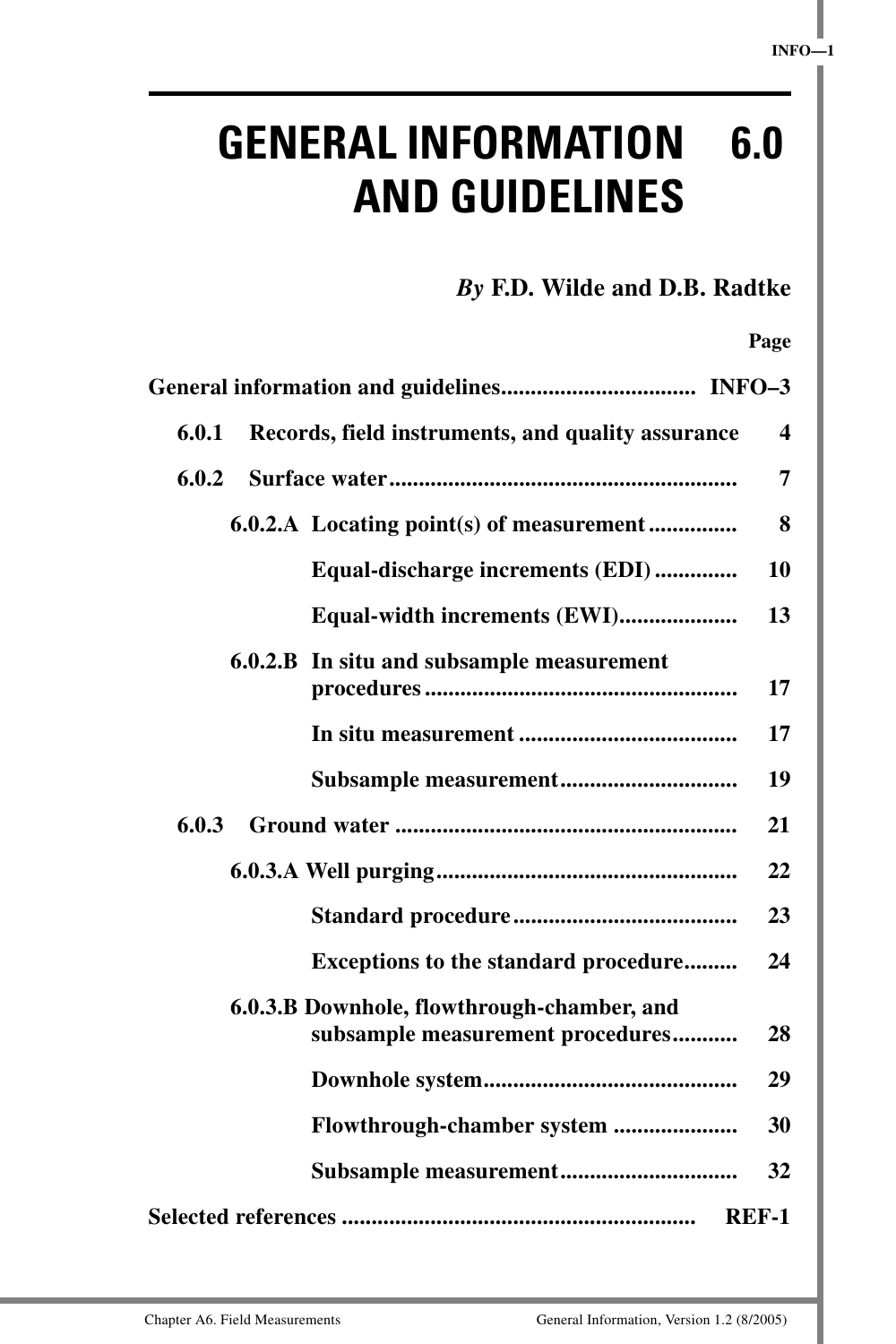### **Illustrations**

|               | 6.0–1. Flow chart showing in situ field-measurement                                                         | 18 |
|---------------|-------------------------------------------------------------------------------------------------------------|----|
|               | 6.0–2. Flow chart showing subsample field-measurement<br>procedures for conductivity, pH, and alkalinity    |    |
|               |                                                                                                             | 20 |
|               | 6.0–3. Example of a field form to record well purging                                                       | 27 |
|               | 6.0–4. Flow chart showing field-measurement procedures<br>using downhole and flowthrough-chamber            | 31 |
|               | 6.0–5. Flow chart showing subsample field-measurement<br>procedures for conductivity, pH, and alkalinity of | 33 |
| <b>Tables</b> |                                                                                                             |    |
|               | 6.0–1. Stabilization criteria for recording field measurements                                              | 7  |
|               | 6.0–2. Example of field notes for a discharge-weighted                                                      | 13 |
|               | 6.0–3. Example of field notes for an area-weighted                                                          | 16 |

#### **2—INFO**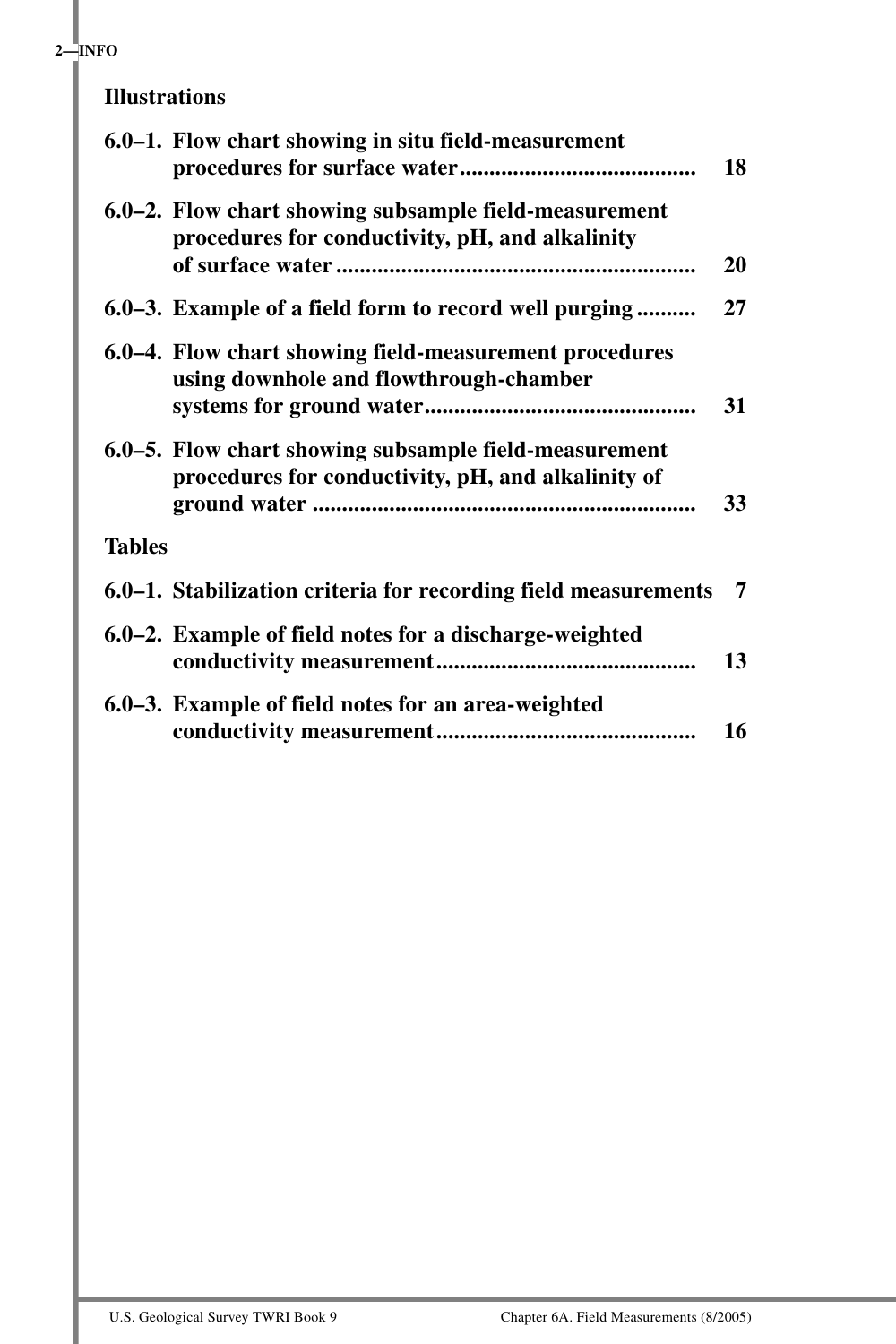# **GENERAL INFORMATION 6.0 AND GUIDELINES**

*By* **F.D. Wilde and D.B. Radtke**

This section summarizes information, guidelines, and minimum requirements that apply generally to field measurements for all studies of water quality and the collection of basic data. Other terms commonly used for field measurements are field parameters and field analyses. Guidelines applicable to the individual field measurements are described in detail in the respective sections of this chapter (NFM 6.1 through 6.7). Before proceeding with field work, check each fieldmeasurement section for recommended methods and equipment, detailed descriptions of measurement and quality-control procedures, and guidelines for troubleshooting and data reporting.

> **FIELD MEASUREMENTS determinations of physical or chemical properties that are measured onsite, as close as possible in time and space to the media being sampled.**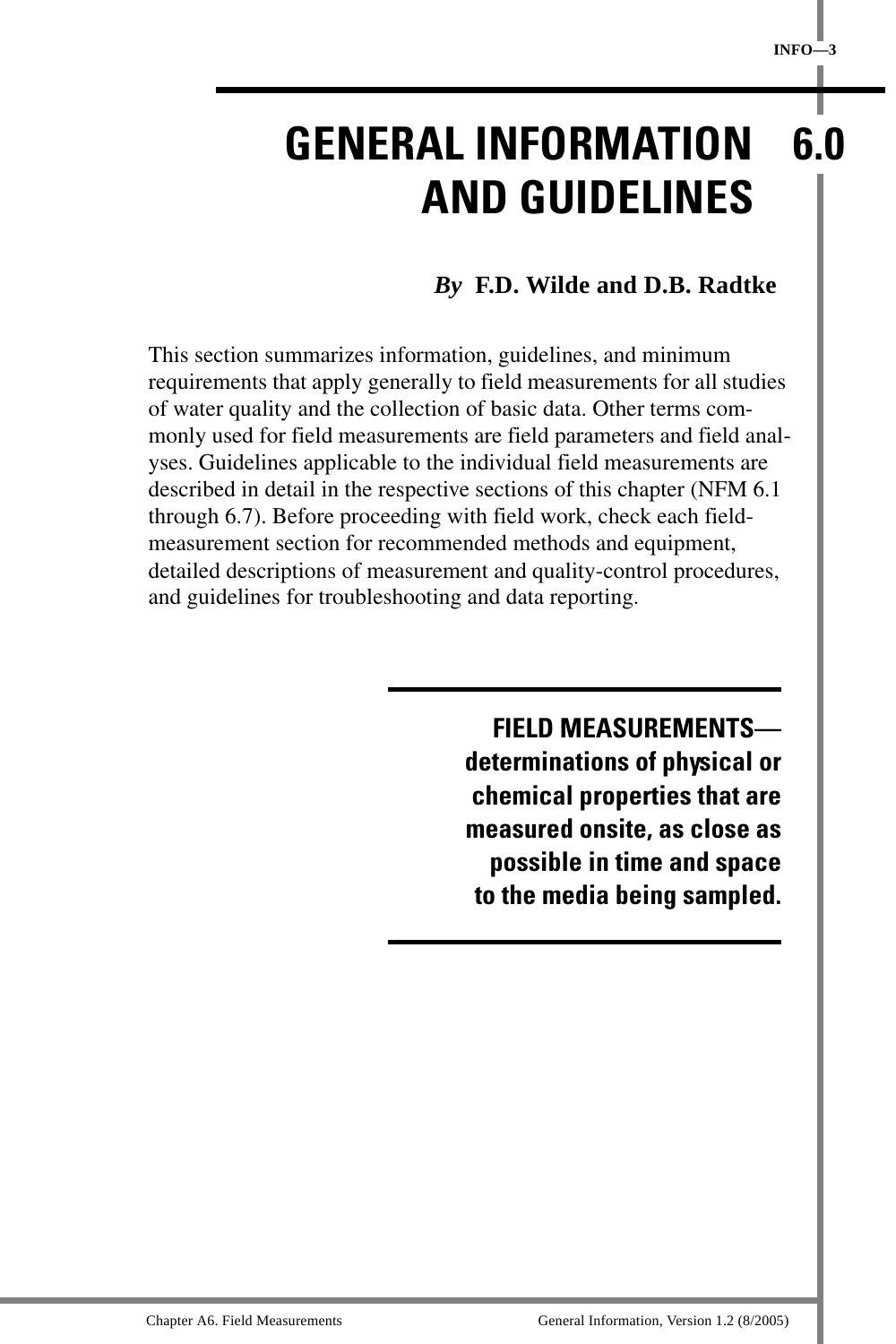# **6.0.1 RECORDS, FIELD INSTRUMENTS, AND QUALITY ASSURANCE**

Field-measurement data and other field information must be recorded, either on paper or electronically, while in the field. "Reported" field measurements are defined as those data that are entered into the National Water Information System (NWIS) data base of the USGS (Hoopes, 2004) as well as data that are to be published but cannot be stored in NWIS. The conventions used for reporting field-measurement data are described at the end of each field-measurement section.

- Record field-measurement data, methods and equipment selected, and calibration information on field forms and in instrument log books.
	- Field forms include national or study-customized field forms and analytical services request forms; other forms and records (for example, chain-of-custody records) may be required for the study.
	- Instrument log books for each field instrument are required to document calibrations and maintenance.
- $\blacktriangleright$  Records are maintained for each uniquely identified sampling location.

Field personnel must be familiar with the instructions provided by equipment manufacturers. This manual provides only generic guidelines for equipment use and maintenance or focuses on a particular instrument or instruments that currently are in common use in the USGS; there is a large variety of available field instruments and field instruments are being continuously updated or replaced using newer technology. Field personnel are encouraged to contact equipment manufacturers for answers to technical questions. Refer questions regarding equipment and supplies obtained from the National Water Quality Laboratory (NWQL) in Denver, Colo., or the Hydrologic Instrumentation Facility (HIF) at Stennis Space Center, Miss., to the respective facility.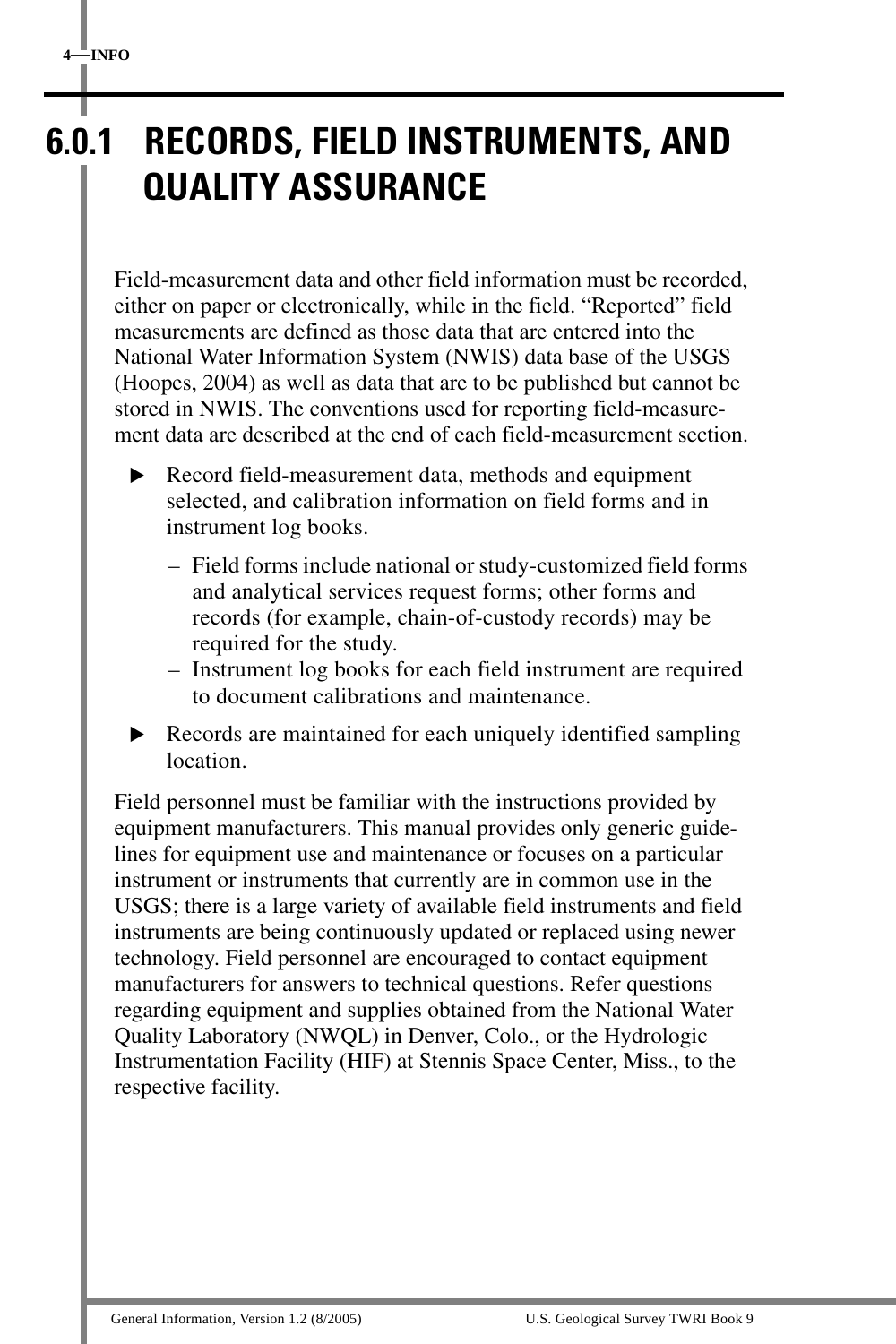**Field measurements should represent, as closely as possible, the natural condition of the surface-water or ground-water system at the time of sampling.** Field teams must determine if the instruments and method to be used will produce data of the type and quality required to fulfill study needs as well as USGS requirements. Experience and knowledge of field conditions often are indispensable for determining the most accurate field-measurement value. To ensure the quality of the data collected:

- $\blacktriangleright$  Calibration is required at the field site for most instruments. **Make field measurements only with calibrated instruments.**
- $\blacktriangleright$  Each field instrument must have a permanent log book for recording calibrations and repairs. Review the log book before leaving for the field.
- $\triangleright$  Test each instrument (meters and sensors) before leaving for the field. Practice your measurement technique if the instrument or measurement is new to you.
- $\blacktriangleright$  Have backup instruments readily available and in good working condition.

**Quality-assurance protocols are mandatory for every data-collection effort of the USGS, and include practicing good field procedures and implementing quality-control checks.** Make field measurements in a manner that minimizes artifacts that can bias the result. Check field-measurement variability (precision) and bias (accuracy plus variability).

**Examples 1** Requirement: Use reference samples to document your ability to make an accurate field measurement. **Field personnel, including non-USGS employees that collect fieldmeasurement data entered into the NWIS, are required to participate in the National Field Quality Assurance (NFQA) Program** (http://nfqa.cr.usgs.gov**,** accessed 5/5/05). Field teams also are encouraged to verify accuracy of their measurements at least quarterly against reference samples obtained through the local water-quality specialist or contact the NFQA Program.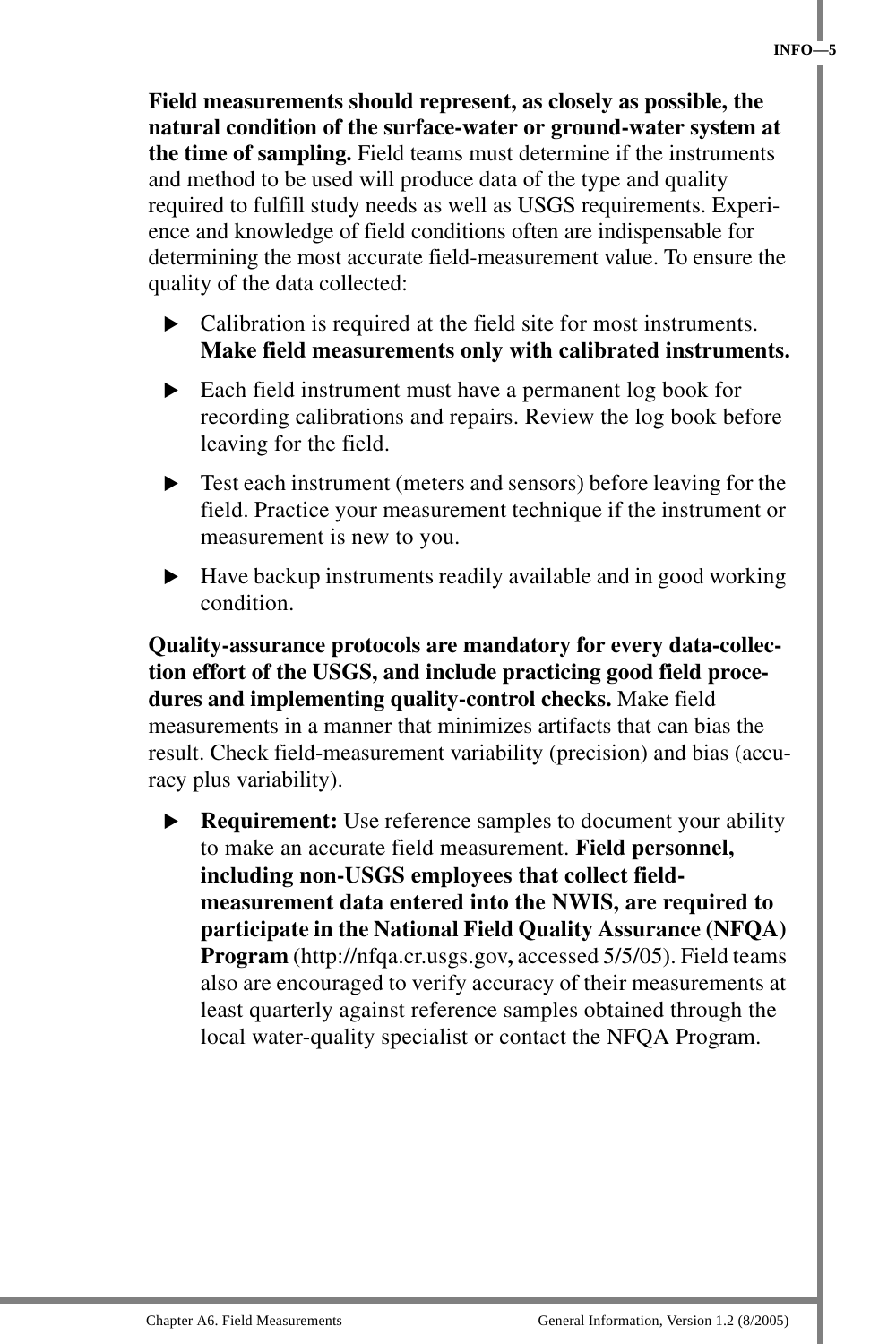#### &**RULE OF THUMB:**

**For measurements such as alkalinity made on subsamples, check precision in the field every tenth sample by repeating the measurement three times using separate sample aliquots from the same sample volume.**

- **Standard procedure:** Before making field measurements, allow sensor to equilibrate to the temperature of the water being monitored. Before recording field measurements, allow the measurement readings to stabilize. **The criteria for stabilized field readings are defined operationally in table 6.0–1, for a set of three or more sequential measurements.** The natural variability inherent in surface water or ground water at the time of sampling generally falls within these stability criteria and reflects the accuracy that should be attainable with a calibrated instrument.
	- **For surface water:** Allow at least 60 seconds (or follow the manufacturer's guidelines) for sensors to equilibrate with sample water. Take instrument readings until the stabilization criteria in table 6.0–1 are met. Record the median of the final three or more readings as the value to be reported for that measurement point (see 6.0.2).
	- **For ground water:** Start recording measurements after sensors have equilibrated with purge water. Take instrument readings until the stabilization criteria in table 6.0–1 are met and the required number of well volumes of ground water have been purged. Record the median of the final five or more readings as the value to be reported for that site (see 6.0.3).
	- **For sites at which variability exceeds the criteria of table 6.0–1:** Allow the instrument a longer equilibration time and record more measurements. To determine the value to be reported for that measurement point or well, either use the median of the final five or more measurements recorded, or apply knowledge of the site and professional judgment to select the most representative of the final readings.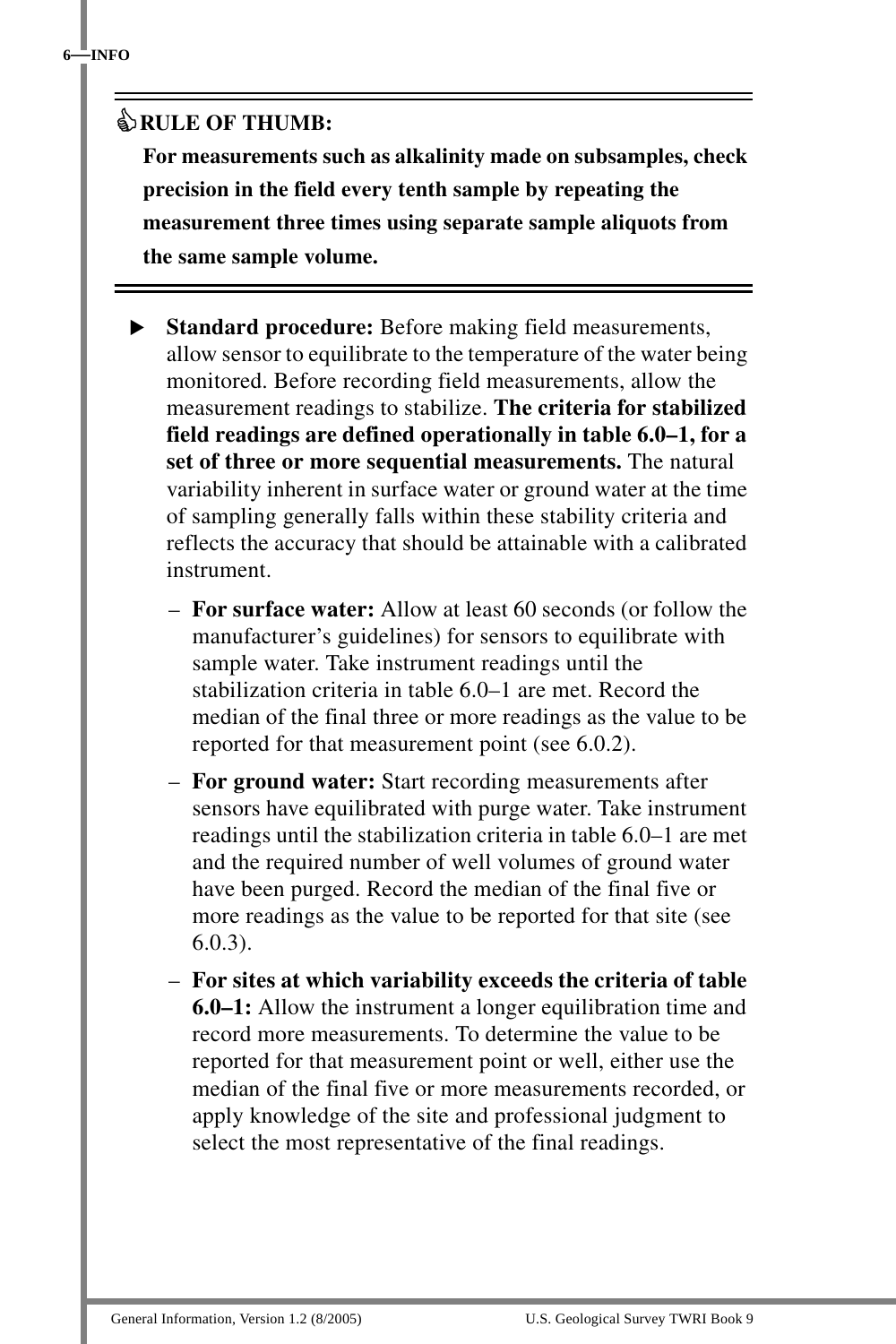**Table 6.0–1.** Stabilization criteria for recording field measurements [±, plus or minus value shown; °C, degrees Celsius; ≤, less than or equal to value shown;  $\mu$ S/cm, microsiemens per centimeter at 25 $\degree$ C; >, greater than value shown; unit, standard pH unit; mg/L, milligram per liter]

| Standard direct field measurement <sup>1</sup>                                                                                                                                                                      | <b>Stablization criteria for measure-</b><br>ments (variability should be within<br>the value shown) |  |  |  |
|---------------------------------------------------------------------------------------------------------------------------------------------------------------------------------------------------------------------|------------------------------------------------------------------------------------------------------|--|--|--|
| Temperature:<br>Thermistor thermometer<br>Liquid-in-glass thermometer                                                                                                                                               | $\pm 0.2$ °C<br>$\pm 0.5$ °C                                                                         |  |  |  |
| Conductivity:<br>when $\leq 100 \mu$ S/cm<br>when $> 100 \mu$ S/cm                                                                                                                                                  | $\pm$ 5 percent<br>$± 3$ percent                                                                     |  |  |  |
| pH:<br>Meter displays to 0.01                                                                                                                                                                                       | $\pm$ 0.1 unit                                                                                       |  |  |  |
| Dissolved oxygen:<br>Amperometric method                                                                                                                                                                            | $\pm$ 0.3 mg/L                                                                                       |  |  |  |
| Turbidity <sup>2</sup> :<br>Turbidimetric method                                                                                                                                                                    | $\pm 10$ percent                                                                                     |  |  |  |
| <sup>1</sup> Eh is not considered to be a routine or direct field measurement (see NFM $6.5$ ).<br>Alkalinity and acid neutralizing capacity require a titration procedure and, thus, are<br>not direct measuments. |                                                                                                      |  |  |  |

<sup>2</sup>Refer to NFM 6.7 for guidance related to turbidity units.

# **SURFACE WATER 6.0.2**

Field measurements must accurately represent the body of surface water or that part of the water body being studied. Field teams need to select a method to locate the point(s) of measurement  $(6.0.2.A)$  and the method(s) to be used to make the field measurements (6.0.2.B).

Normally, the point(s) at which field measurements are made correspond to the location(s) at which samples are collected. Standard USGS procedures for locating points of sample collection for surfacewater sampling are detailed in Chapter A4 (NFM 4) of this *National Field Manual* and in Edwards and Glysson (1999).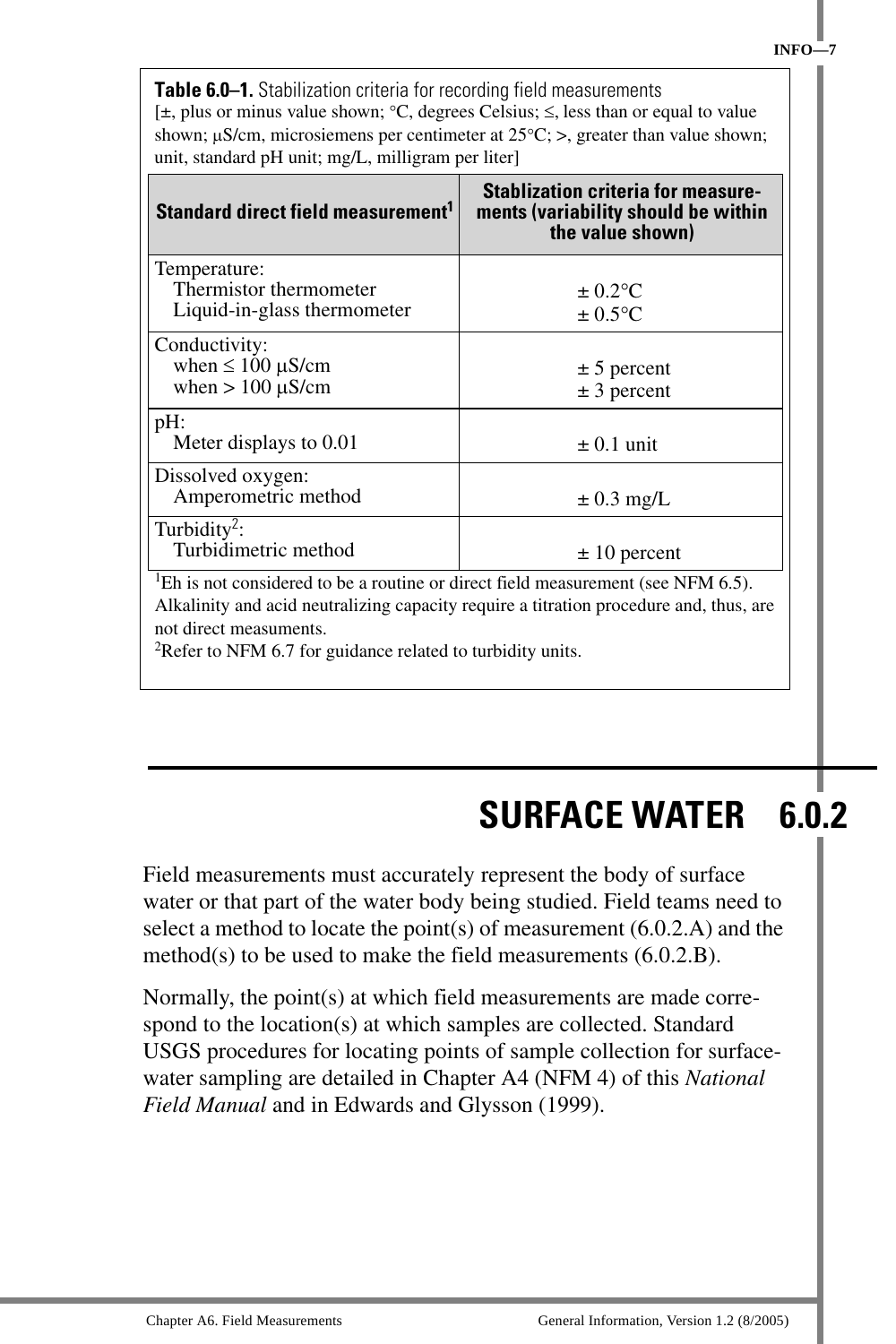**Properties such as temperature, dissolved-oxygen concentration, and Eh must be measured directly in the water body (in situ).** Properties such as pH, conductivity, and turbidity are best measured in situ, but also may be measured in a subsample of a composited sample collected using discharge-weighted methods. Because determinations of alkalinity or acid-neutralizing capacity (alkalinity/ANC) cannot be made in situ, a discrete sample must be collected or subsampled from a composite.

# **6.0.2.A LOCATING POINT(S) OF MEASUREMENT**

The method selected to locate the point(s) of measurement usually differs for still water and flowing water. If the water system is wellmixed and its chemistry is relatively uniform, a single sample could be sufficient to represent the water body. Often, however, multiple points of measurement are needed to determine a representative set of field-measurement values.

#### Still water

- Still-water conditions are found in storage pools, lakes, and reservoirs. Field measurements usually are made in situ at multiple locations and depths. Alternatively, pH, conductivity, and turbidity can be measured in a discrete sample or subsample (see 6.0.2.B). Measurement of alkalinity/ANC must be in a discrete sample. The location, number, and distribution of measurement points are selected according to study objectives.
	- Measurements made at discrete depths through the vertical water column must not be averaged or reported as a median value that represents the entire vertical.
	- Report the value selected to represent each point measured in the vertical as individual stations or distinguish measurements in that vertical by assigning a unique time to each measurement.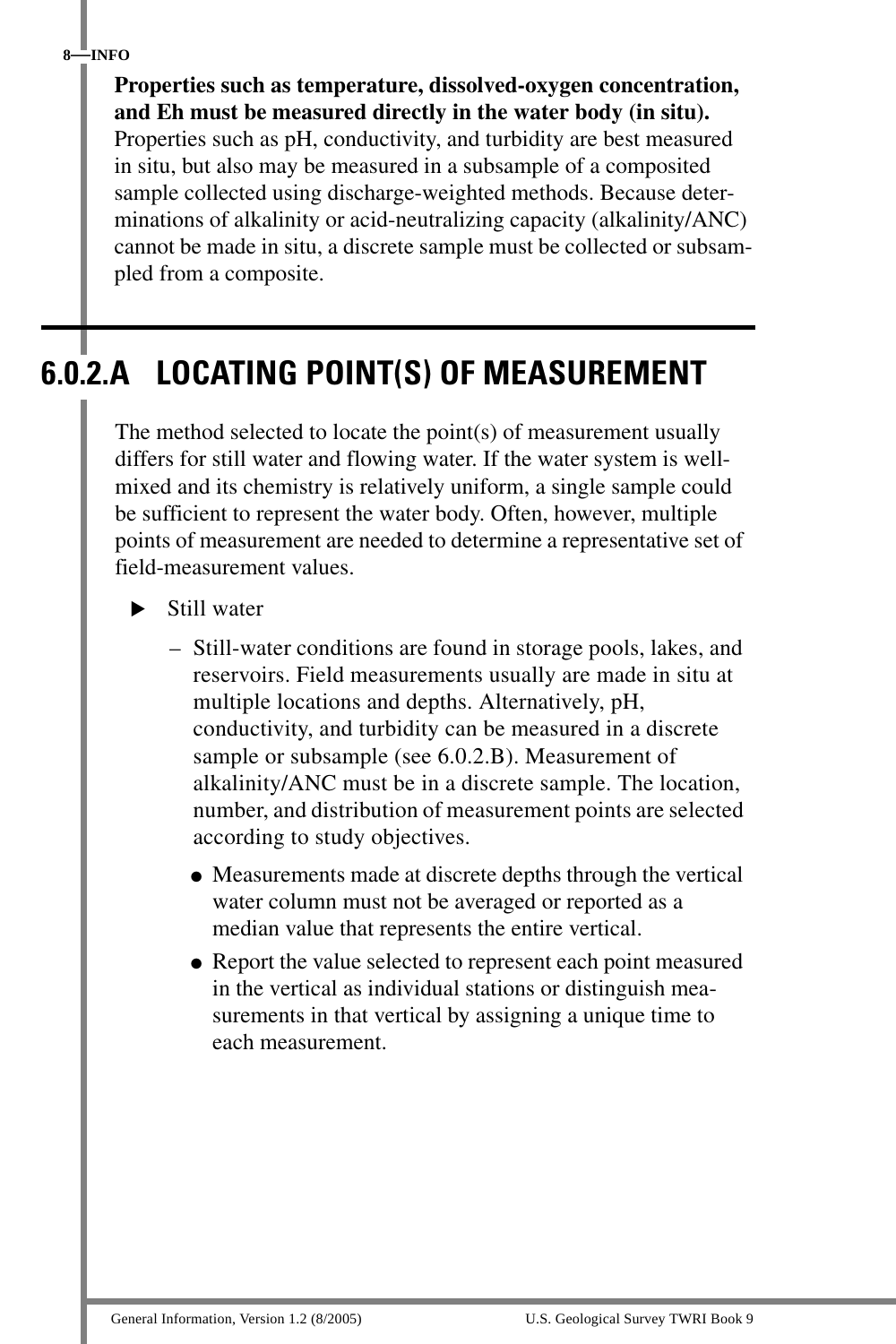- $\blacktriangleright$  Flowing water
	- Flowing water conditions are found in perennial and ephemeral streams. The location and the number of field measurements depend on study objectives (see Technical Note, below). Generally, a single set of field-measurement data is used to represent an entire stream cross section at a sampling site and can be useful when calculating chemical loads.
	- To obtain data representative of the section, the variability of discharge and field measurements across the stream must be known. This information is used to determine if the equaldischarge-increment (EDI) or equal-width-increment (EWI) method of locating field-measurement points should be used.

#### *To locate measurement points:*

- 1. Check the cross-sectional profile data of the stream site to determine the variability of discharge per unit width of the stream and of field-measurement values across the section.
	- Make individual measurements at a number of equally-spaced verticals along the cross section and at multiple depths within each vertical; or, consult previous records for the site.
	- Make in situ (6.0.2.B) field measurements for the profile.
	- Field-measurement profiles of stream variability are needed for low- and high-flow conditions and should be verified at least every 2 years or as study objectives dictate.
- 2. Select the EDI or EWI method to locate points of measurement (refer to NFM 4 or Edwards and Glysson (1999) to select and execute the appropriate method).
	- If stream depth and velocities along the cross section are relatively uniform, use the EWI method.
	- If stream depth and velocities along the cross section are highly variable, use the EDI method.
	- In a small and well-mixed stream, a single point at the centroid of flow may be used to represent the cross section. The centroid of flow is defined as the point in the increment at which discharge in that increment is equal on both sides of the point.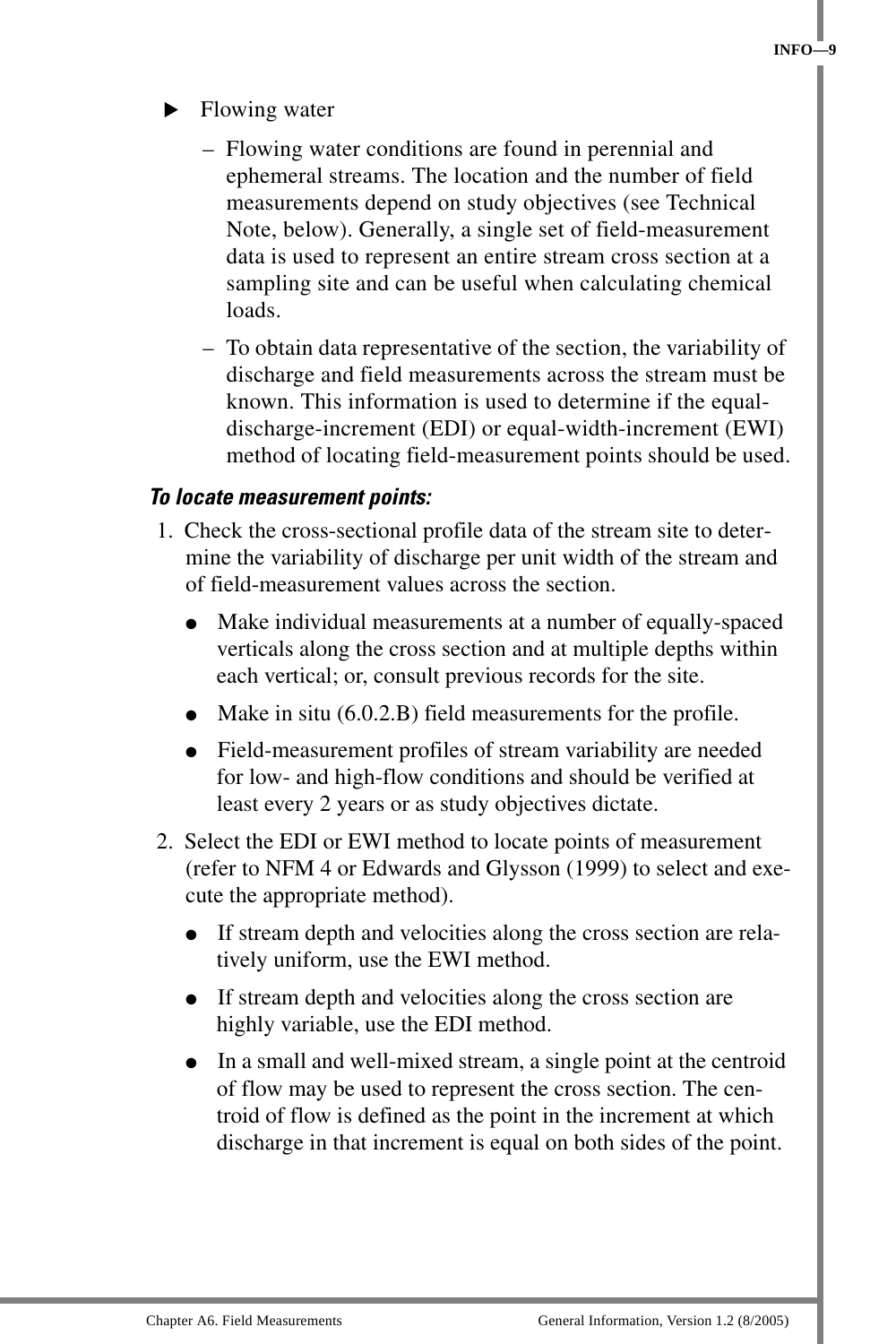**TECHNICAL NOTE:** Standard USGS procedure is to use either the equal-discharge increment or equal-width increment method for locating measurement points to ensure that chemical loads can be calculated. Different study objectives could dictate different methods for locating the measurement point(s). For example, field measurements designed to correlate water chemistry with benthic invertebrates may require measurements on one or more grab samples that represent populated sections of the stream channel.

# **Equal-Discharge Increments (EDI)**

The stream cross section is divided into increments of equal discharge. Field measurements can be made in situ at the centroid of each increment or by collecting an isokinetic depth-integrated sample at the centroid of each increment and determining the value either of each sample or of a composite of the samples. These methods result in data that are discharge-weighted (Edwards and Glysson, 1999).

- X Knowledge of streamflow distribution in the cross section is required to select verticals at which measurements will be made or subsamples collected. Streamflow distribution can be based on long-term discharge record for the site or on a discharge measurement made just prior to sample collection.
- $\blacktriangleright$  If the stream is well-mixed with relatively uniform discharge, the EDI can consist of a single vertical at the centroid of flow.

### &**RULE OF THUMB:**

**Divide the stream into a minimum of four increments. More increments could be needed for a stream site that is poorly mixed.**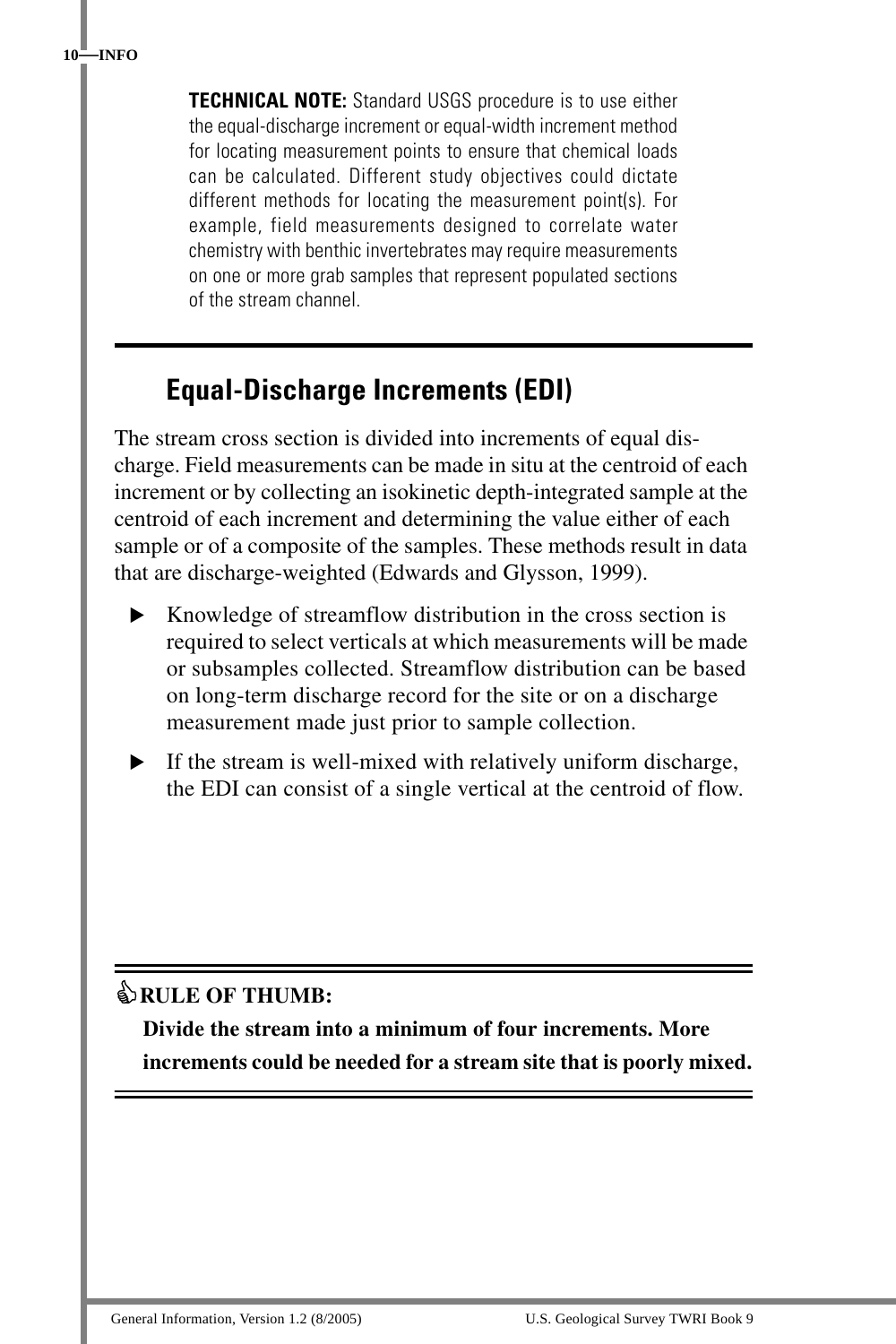#### *To divide the cross section into increments of equal discharge:*

- 1. Visually inspect the stream from bank to bank, observing velocity, width, depth distribution, and the apparent distribution of sediment and aquatic biota in the cross section. Note location of stagnant water, eddies, backwater, reverse flows, areas of faster than normal flow, and piers or other obstructions.
- 2. If the channel and the control governing the stage are stable, historical streamflow data can be used to determine the measurement locations. If the channel is unstable or if no historical data are available, make a discharge measurement and preliminary field measurements across the selected section of channel.
	- a. From the available discharge data, either
		- construct a graph using cumulative discharge or cumulative percent of total discharge plotted against the cross-sectional width, or
		- determine EDI sections directly from the discharge measurement note sheet.
	- b. If profile values of pH, conductivity, temperature, and DO differ by less than 5 percent and show that the stream is well mixed both across the section and from top to bottom, a single measurement point at the centroid of flow can be used to represent field-measurement values of the cross section.
- 3. From the graph or measurement notes, determine the number and locations of EDIs and the centroids of those increments.

### **EXAMPLE:**

If 5 increments will be used, select points of measurement by dividing the total stream discharge by 5 to determine increment discharge: in this case, each EDI equals 20 percent of discharge. The first vertical is located at the centroid of the initial EDI, the point where cumulative discharge equals 10 percent of the total discharge. The remaining 4 centroids are found by adding increment discharge to the discharge at the initial EDI centroid. The EDI centroids will correspond to points along the stream cross section where 10, 30, 50, 70, and 90 percent of the total discharge occur.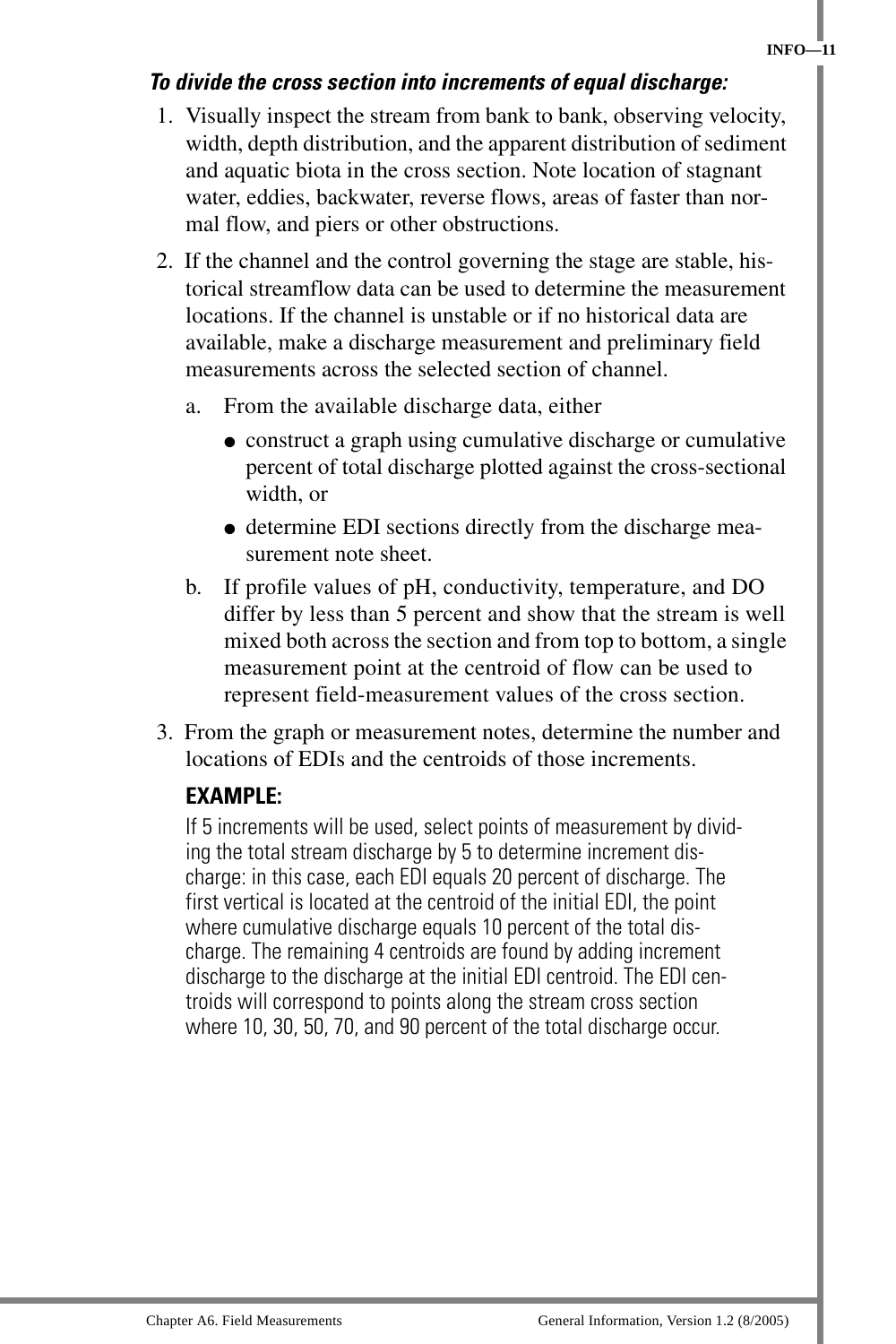#### *When making field measurements:*

- 1. Select either the in situ or subsample method and follow the instructions in 6.0.2.B.
	- **In-situ method—Go** to the centroid of the first equal-discharge increment. Using submersible sensors, measure at middepth (or multiple depths) in the vertical. Repeat at each vertical. The value recorded at each vertical represents the median of values observed within approximately 60 seconds after sensor(s) have equilibrated with stream water.
	- **Subsample method**—Collect an isokinetic depth-integrated sample at the centroid of each equal-discharge increment, emptying the increment sample into a compositing device. Measure field parameters either in the sample collected at each increment or in a subsample taken from the composite of all the increment samples.
- 2. The final field-measurement value is the mean of the in situ or individual increment-sample value for all the EDI verticals in the section (the composite subsample yields a single value). (Note: for computation of mean pH, use the method described in section 6.4.3.A).
- 3. Enter data on field forms.

### **EXAMPLE:**

Table 6.0–2 is an example of how mean conductivity measured in situ is calculated using the equal-discharge-increment method

- In the example, the correct value for the discharge-weighted mean conductivity is 163 µS/cm, calculated from 815 divided by 5 (the sum of the recorded median values divided by the number of median measurements).
- Note that at the midpoint of the center centroid of flow (increment 3) the median conductivity would have been reported as 155 µS/cm; if conductivity had been measured near the left edge of the water (increment 1), the conductivity would have been reported as 185 µS/cm.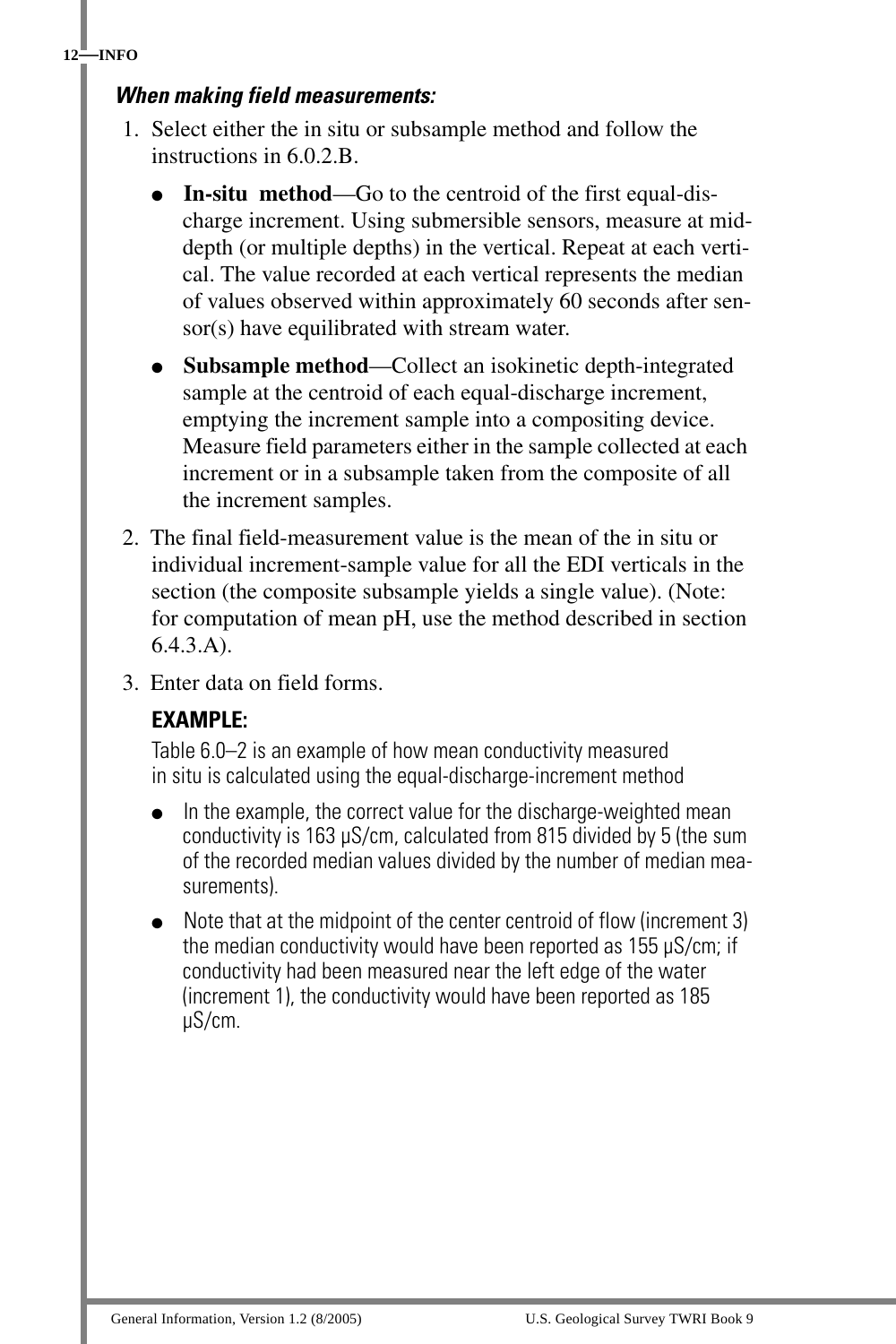**Table 6.0–2.** Example of field notes for a discharge-weighted conductivity measurement

[ft/sec, feet per second; ft, feet;  $ft^2$  square feet;  $ft^3$ /sec, cubic feet per second; µS/cm, microsiemens per centimeter at 25 degrees Celsius; LEW, left edge of water; —, not available; REW, right edge of water]

| <b>Equal</b><br>dis-<br>charge<br>incre-<br>ment                      | <b>Percent</b><br>of flow<br>$\mathbf{m}$<br>incre-<br>ment | <b>Mean</b><br>veloc-<br>ity,<br>in ft/sec | <b>Width</b><br>οf<br>incre-<br>ment.<br>in ft | <b>Depth</b><br>0Ť<br>incre-<br>ment.<br>in ft | Area of<br>incre-<br>ment,<br>in ft $2$ | Incre-<br>ment<br>dis-<br>charge,<br>$\mathbf{m}$<br>$ft^3/sec$ | <b>Median</b><br>con-<br>duc-<br>tivity,<br>$\mathbf{m}$<br>$\mu$ S/cm |
|-----------------------------------------------------------------------|-------------------------------------------------------------|--------------------------------------------|------------------------------------------------|------------------------------------------------|-----------------------------------------|-----------------------------------------------------------------|------------------------------------------------------------------------|
| <b>LEW</b>                                                            | $\Omega$                                                    |                                            |                                                |                                                |                                         |                                                                 |                                                                        |
| 1                                                                     | 20                                                          | 2.0                                        | 22                                             | 5.7                                            | 125                                     | 250                                                             | 185                                                                    |
| $\overline{2}$                                                        | 20                                                          | 2.2                                        | 11                                             | 10.4                                           | 114                                     | 250                                                             | 170                                                                    |
| 3                                                                     | 20                                                          | 2.3                                        | 9                                              | 12.0                                           | 109                                     | 250                                                             | 155                                                                    |
| 4                                                                     | 20                                                          | 3.9                                        | 5                                              | 12.8                                           | 64                                      | 250                                                             | 155                                                                    |
| 5                                                                     | 20                                                          | 3.4                                        | 10                                             | 7.4                                            | 74                                      | 250                                                             | 150                                                                    |
| <b>REW</b>                                                            | $\theta$                                                    |                                            |                                                |                                                |                                         |                                                                 |                                                                        |
| Calculation of conductivity: mean of median conductivity measurements |                                                             |                                            |                                                |                                                |                                         |                                                                 |                                                                        |

815  $\left(\frac{815}{5} = 163 \mu S/cm\right)$ 

# **Equal-width increments (EWI)**

The stream cross section is divided into increments of equal width. Knowledge of the streamflow distribution in the cross section is not required.

- $\blacktriangleright$  In situ field measurements are made at the midpoints of each increment. Area-weighted concentrations can be computed from these measurements (table 6.0–3).
- Subsample field measurements are made in discrete samples that usually are withdrawn from a composite sample collected using an isokinetic sample and isokinetic depth-integrating method. The volume of the isokinetic sample must be proportional to the amount of discharge in each increment and measurements in subsamples taken from the compositing device result in discharge-weighted values.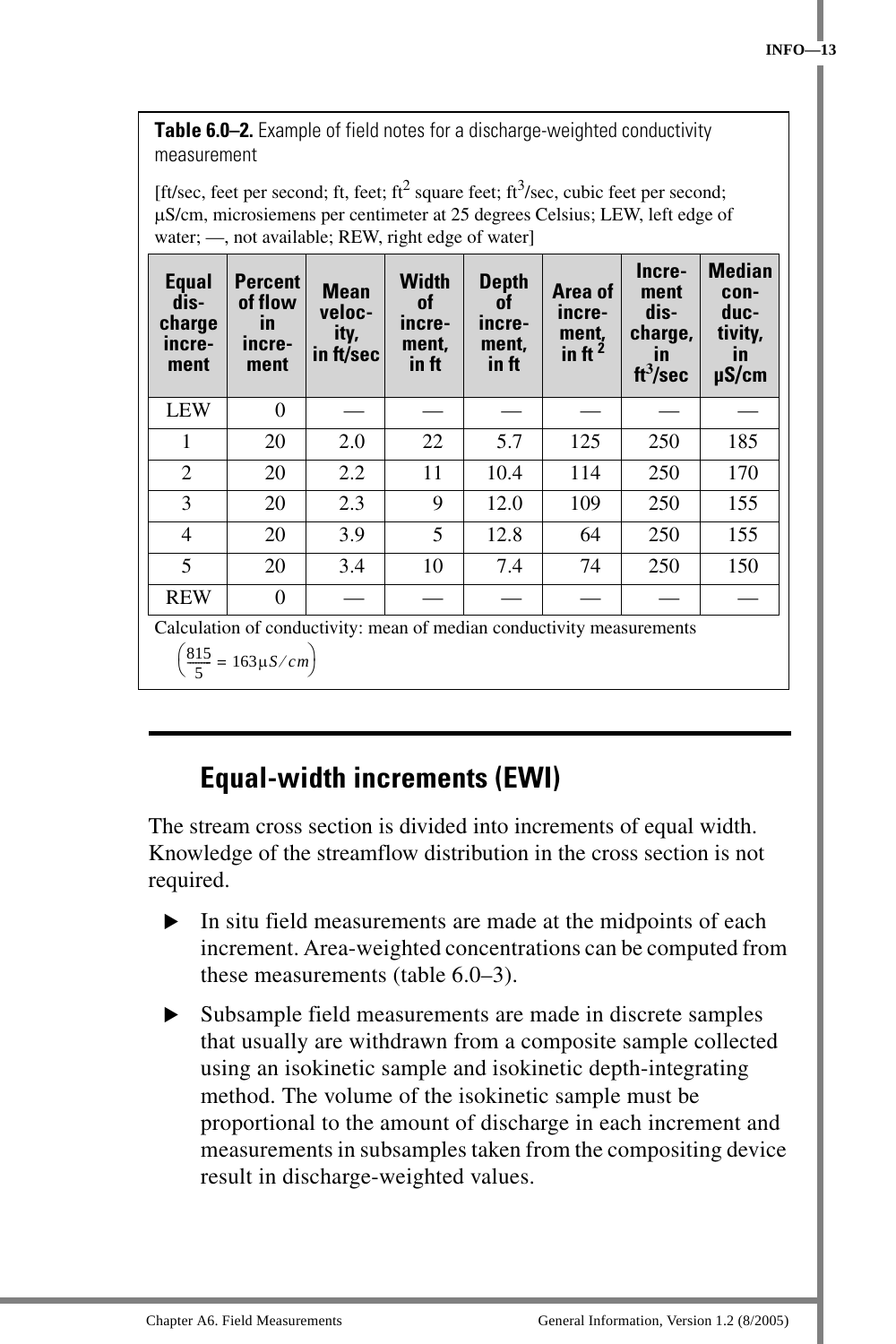### *To divide the cross section into increments of equal width:*

- 1. Visually inspect the stream from bank to bank, observing velocity, width, depth distribution, and the apparent distribution of sediment and aquatic biota in the cross section. Note location of stagnant water, eddies, backwater, areas of faster than normal flow, and piers or other obstructions.
- 2. Determine stream width using a tagline or from station markings on bridge railings or cableways.
- 3. Divide the section into equal-width increments based on flow and stream-channel characteristics along the cross section, field-measurement variability from the cross-section profile, and data objectives for the study. This interval width will govern the number of verticals used, and applies also to streams in which flow is divided (for instance, in a braided channel).

### &**RULE OF THUMB:**

**•In streams 5-ft wide or greater, a minimum of 10 equalwidth increments is generally recommended.**

**•In streams less than 5-ft wide, use as many increments as practical, but equally spaced a minimum of 3 inches apart.**

4. Locate the midpoint of the first vertical at a distance of one-half of the selected increment width from edge of water. Locate other measurement verticals at the centers of the remaining increments.

### **EXAMPLE:**

In a stream 60-ft wide that has been divided into 15 increments of 4 ft each, the first measurement vertical would be 2 ft from water's edge and subsequent verticals would be at 6, 10, 14 ft, and so forth, from the starting point at water's edge.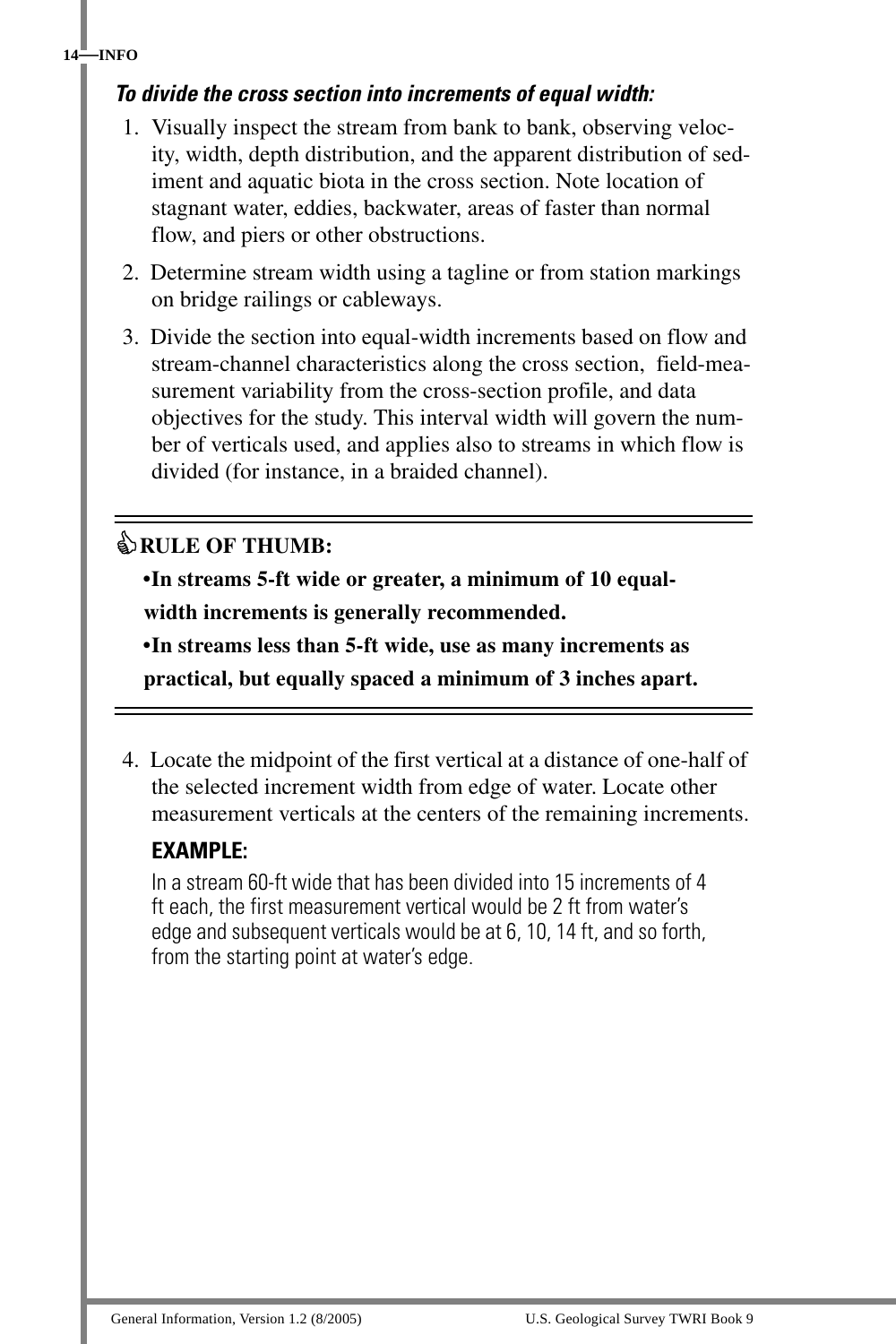#### *When making field measurements:*

- 1. Select either the in situ or subsample method and follow the instructions in 6.0.2.B.
	- **In situ method**—Measure at the midpoint of each equal-width increment. Using submersible sensors, measure at mid-depth in the vertical.
	- **Subsample method**—Collect an isokinetic depth-integrated sample at the midpoint of each equal-width increment, emptying each sample into a compositing device. **Use of the correct sampling equipment is critical to execute this method successfully: standard samplers cannot meet isokinetic requirements when stream velocity is less than 1.5 ft/sec.**
- 2. Record a value for each field measurement at each vertical. The value recorded represents the stabilized values observed within approximately 60 seconds after the sensor(s) have equilibrated with the stream or subsample water.

### **EXAMPLE:**

Table 6.0–3 provides an example of an area-weighted median measurement for conductivity measured in situ.

- In the example, the area-weighted median conductivity equals 130 µS/cm.
- To calculate an area-weighted median, multiply the area of each increment by its corresponding field measurement, sum the products of all the increments, and divide by total cross-sectional area.
- Note that if the conductivity reported were selected at mid-depth of the vertical of centroid of flow (section 10), it would have been reported as 125 µS/cm; if the conductivity reported were near the left edge of water, it would have been reported as 150 µS/cm.
- $\triangleright$  The final field-measurement value normally is calculated as the mean of the values recorded at all EWI increments, resulting in an area-weighted mean. (Note: for pH, calculate the mean using the method described in section 6.4.3.A).
- $\blacktriangleright$  Alternatively for EWI, if the area-weighted median best represents integrated stream chemistry, you can report the median instead of the mean—but, be sure to document this on the field form and in the final data report (a parameter code currently is not available for median values).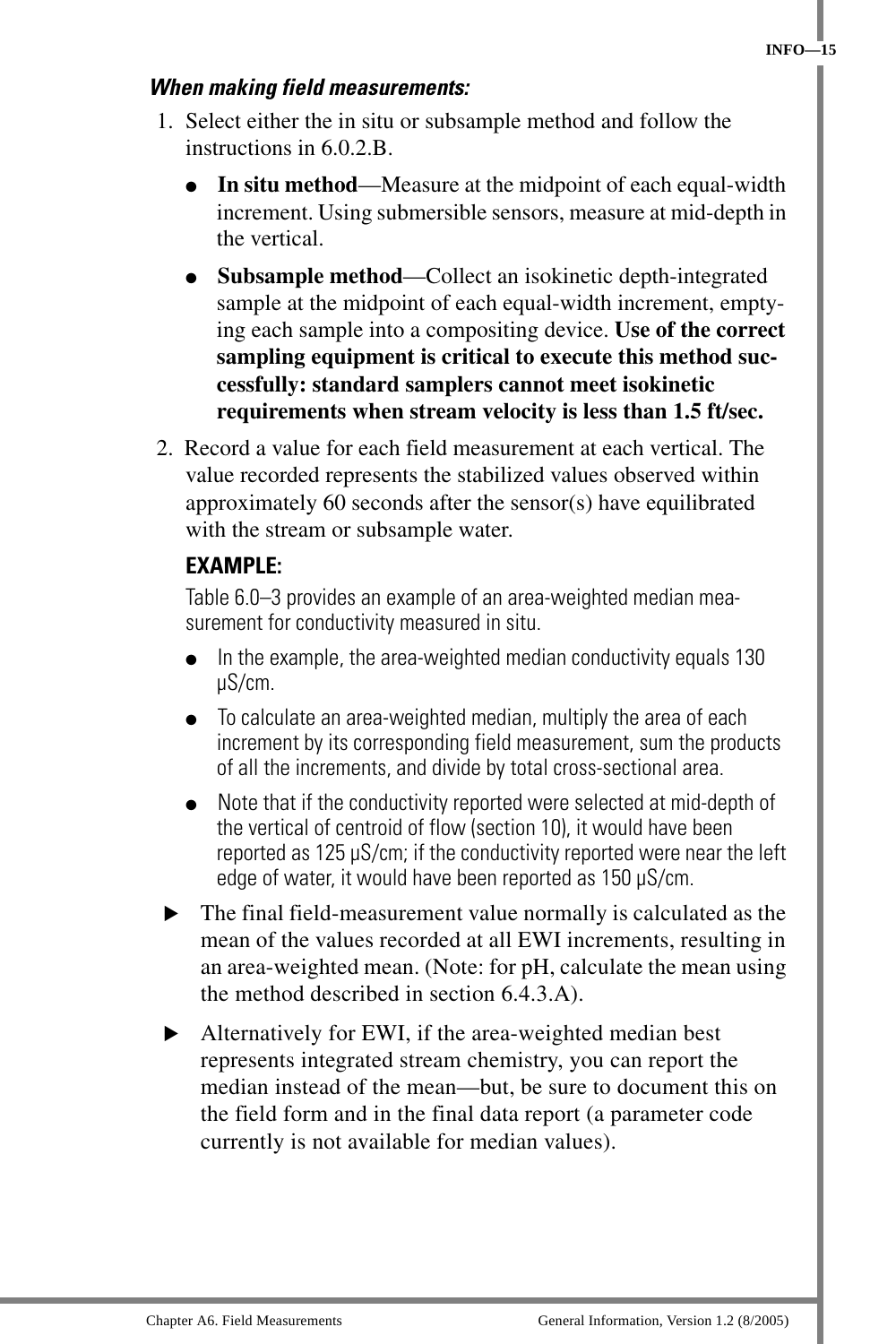#### **16—INFO**

**Table 6.0-3.** Example of field notes for an area-weighted conductivity measurement [ft, feet; LEW, left edge of water; ft<sup>2</sup>, square feet; µS/cm, microsiemens per centimeter at 25 degrees Celsius;—, not available; REW, right edge of water]

| <b>Section</b><br>number | Cumula-<br>tive per-<br>cent of<br>flow in<br>section | <b>Vertical</b><br>location,<br>in ft from<br><b>LEW</b> | <b>Width of</b><br>section,<br>in ft | <b>Depth</b><br><b>of</b><br>verti-<br>cal,<br>in ft | Area of<br>section,<br>in $ft^2$ | <b>Median</b><br>conduc-<br>tivity,<br>$\mu$ S/cm | <b>Product of</b><br>median<br>conduc-<br>tivity and<br>area |
|--------------------------|-------------------------------------------------------|----------------------------------------------------------|--------------------------------------|------------------------------------------------------|----------------------------------|---------------------------------------------------|--------------------------------------------------------------|
| <b>LEW</b>               | $\boldsymbol{0}$                                      | $\Omega$                                                 |                                      |                                                      |                                  |                                                   |                                                              |
| $\mathbf{1}$             | $\overline{2}$                                        | $\overline{2}$                                           | $\overline{4}$                       | 1.0                                                  | 4.0                              | 150                                               | 600                                                          |
| $\overline{2}$           | $\overline{4}$                                        | 6                                                        | $\overline{4}$                       | 2.0                                                  | 8.0                              | 145                                               | 1,160                                                        |
| 3                        | 6                                                     | 10                                                       | $\overline{4}$                       | 2.6                                                  | 10.4                             | 145                                               | 1,508                                                        |
| $\overline{4}$           | 10                                                    | 14                                                       | $\overline{4}$                       | 3.2                                                  | 12.8                             | 140                                               | 1,792                                                        |
| 5                        | 16                                                    | 18                                                       | $\overline{4}$                       | 3.5                                                  | 14.0                             | 135                                               | 1,890                                                        |
| 6                        | 22                                                    | 22                                                       | 4                                    | 4.0                                                  | 16.0                             | 130                                               | 2,080                                                        |
| $\overline{7}$           | 28                                                    | 26                                                       | $\overline{4}$                       | 4.5                                                  | 18.0                             | 130                                               | 2,340                                                        |
| 8                        | 34                                                    | 30                                                       | $\overline{\mathcal{L}}$             | 5.4                                                  | 21.6                             | 125                                               | 2,700                                                        |
| 9                        | 42                                                    | 34                                                       | $\overline{4}$                       | 6.0                                                  | 24.0                             | 125                                               | 3,000                                                        |
| 10                       | 50                                                    | 38                                                       | 4                                    | 5.7                                                  | 22.8                             | 125                                               | 2,850                                                        |
| 11                       | 62                                                    | 42                                                       | $\overline{4}$                       | 5.1                                                  | 20.4                             | 125                                               | 2,550                                                        |
| 12                       | 76                                                    | 46                                                       | 4                                    | 4.6                                                  | 18.4                             | 125                                               | 2,300                                                        |
| 13                       | 88                                                    | 50                                                       | $\overline{4}$                       | 3.5                                                  | 14.0                             | 125                                               | 1,750                                                        |
| 14                       | 96                                                    | 54                                                       | $\overline{4}$                       | 1.4                                                  | 5.6                              | 135                                               | 756                                                          |
| 15                       | 99                                                    | 58                                                       | $\overline{4}$                       | 1.0                                                  | 4.0                              | 140                                               | 560                                                          |
| <b>REW</b>               | 100                                                   | 60                                                       |                                      |                                                      |                                  |                                                   |                                                              |

Calculation of conductivity: sum of values in last column divided by the total cross-sectional area  $\left(\frac{27,836}{214} = 130 \mu S/cm\right)$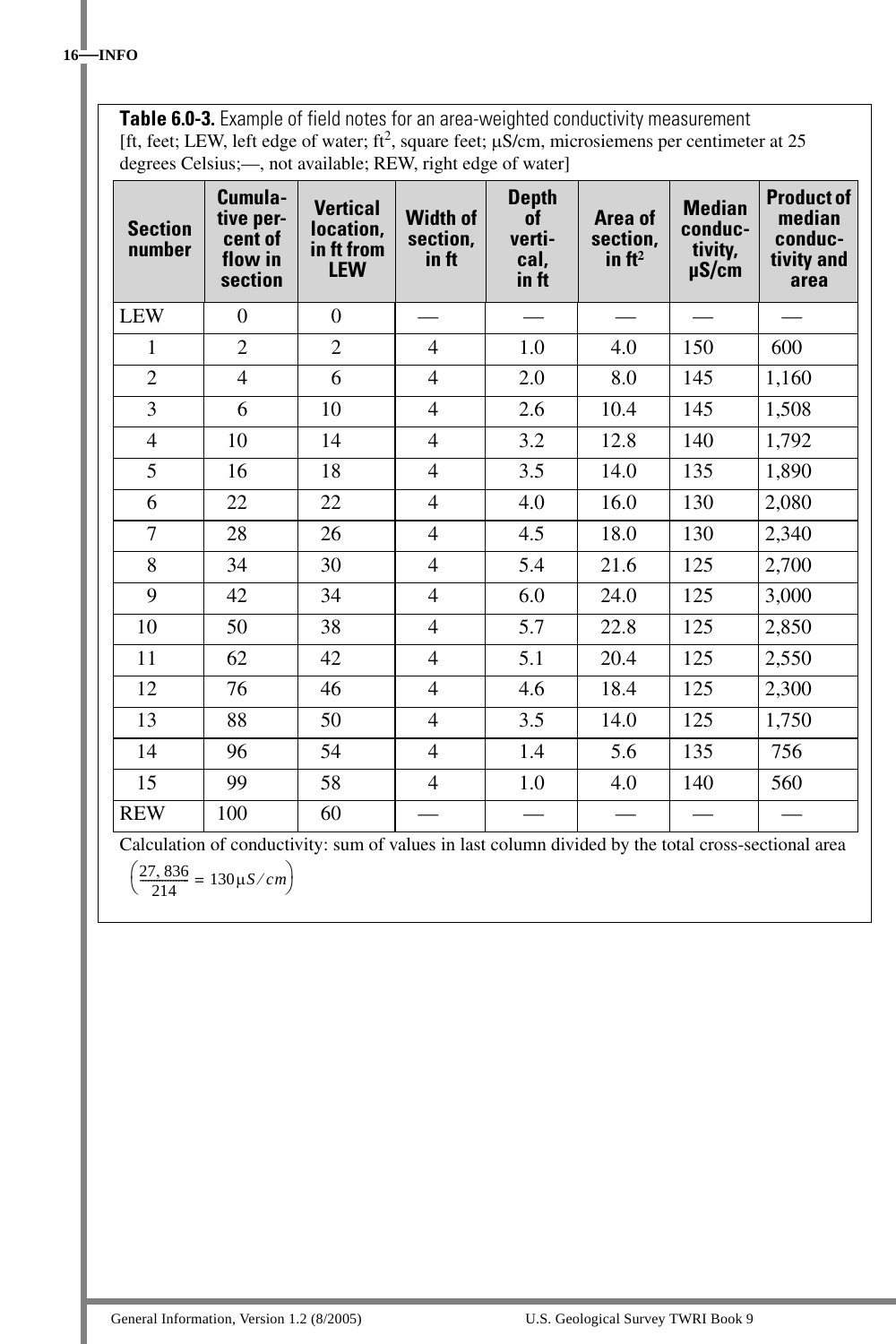# **IN SITU AND SUBSAMPLE 6.0.2.B MEASUREMENT PROCEDURES**

In situ and subsample procedures used for making field measurements are summarized in figures 6.0–1 and 6.0–2, respectively. For guidance, specific instructions, and potential interferences to the measurement method, consult the individual field measurement sections of this chapter (NFM 6.1 through 6.7).

### **In situ measurement**

In situ measurement (fig. 6.0–1), made by immersing a field-measurement sensor directly in the water body, is used to determine a profile of variability across a stream section. In situ measurement can be repeated if stream discharge is highly variable and measurement points need to be located at increments of equal discharge. However, in situ measurements are point samples, and, thus, are not depth integrated.

Measurements made directly (in situ) in the surface-water body are preferable in order to avoid changes that result from removing a water sample from its source. **In situ measurement is necessary to avoid changes in chemical properties of anoxic water.**

- $\blacktriangleright$  In situ measurement is mandatory for determination of **temperature, dissolved-oxygen concentration, and Eh.**
- $\blacktriangleright$  In situ measurement also can be used for pH, conductivity, and turbidity, but not for alkalinity.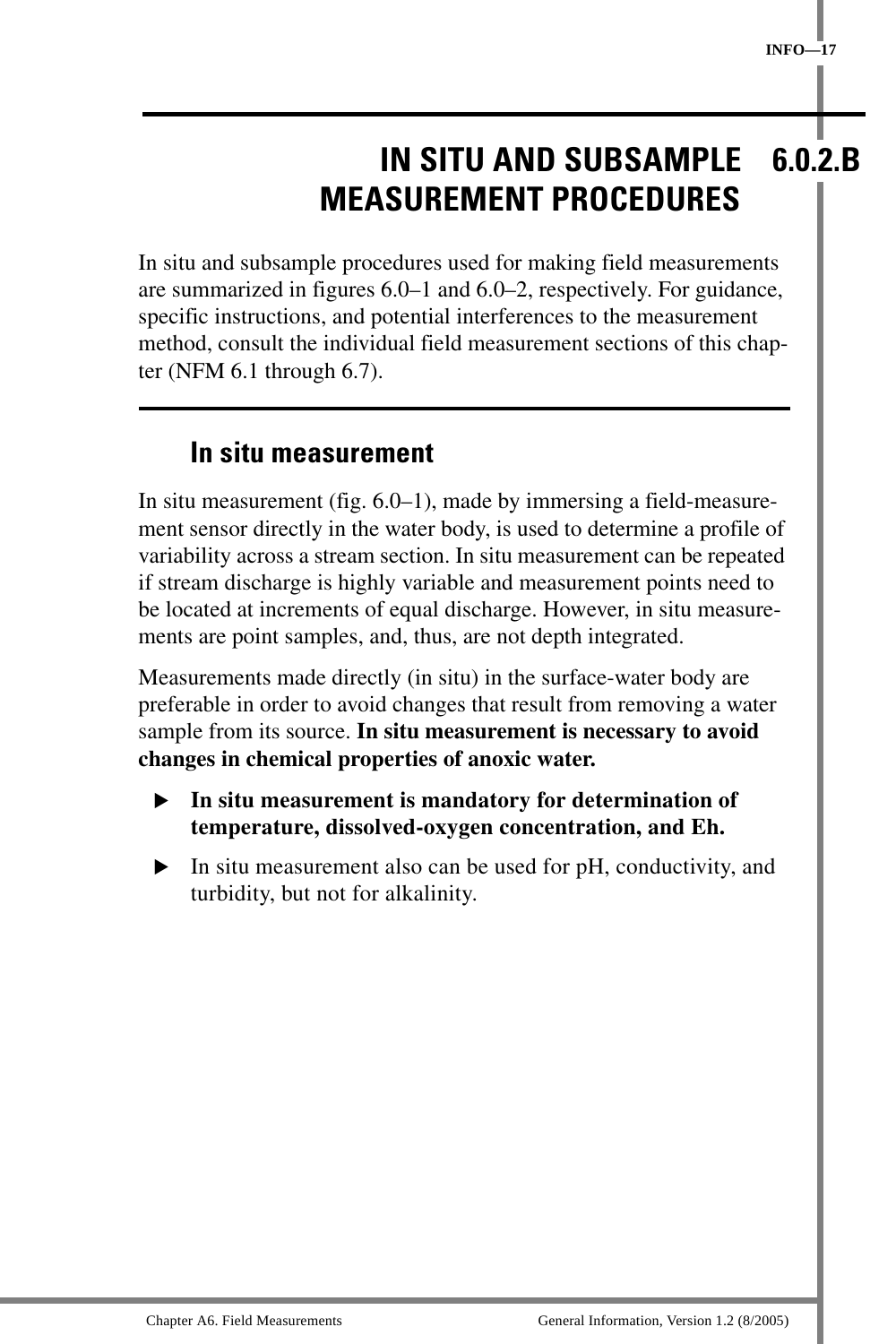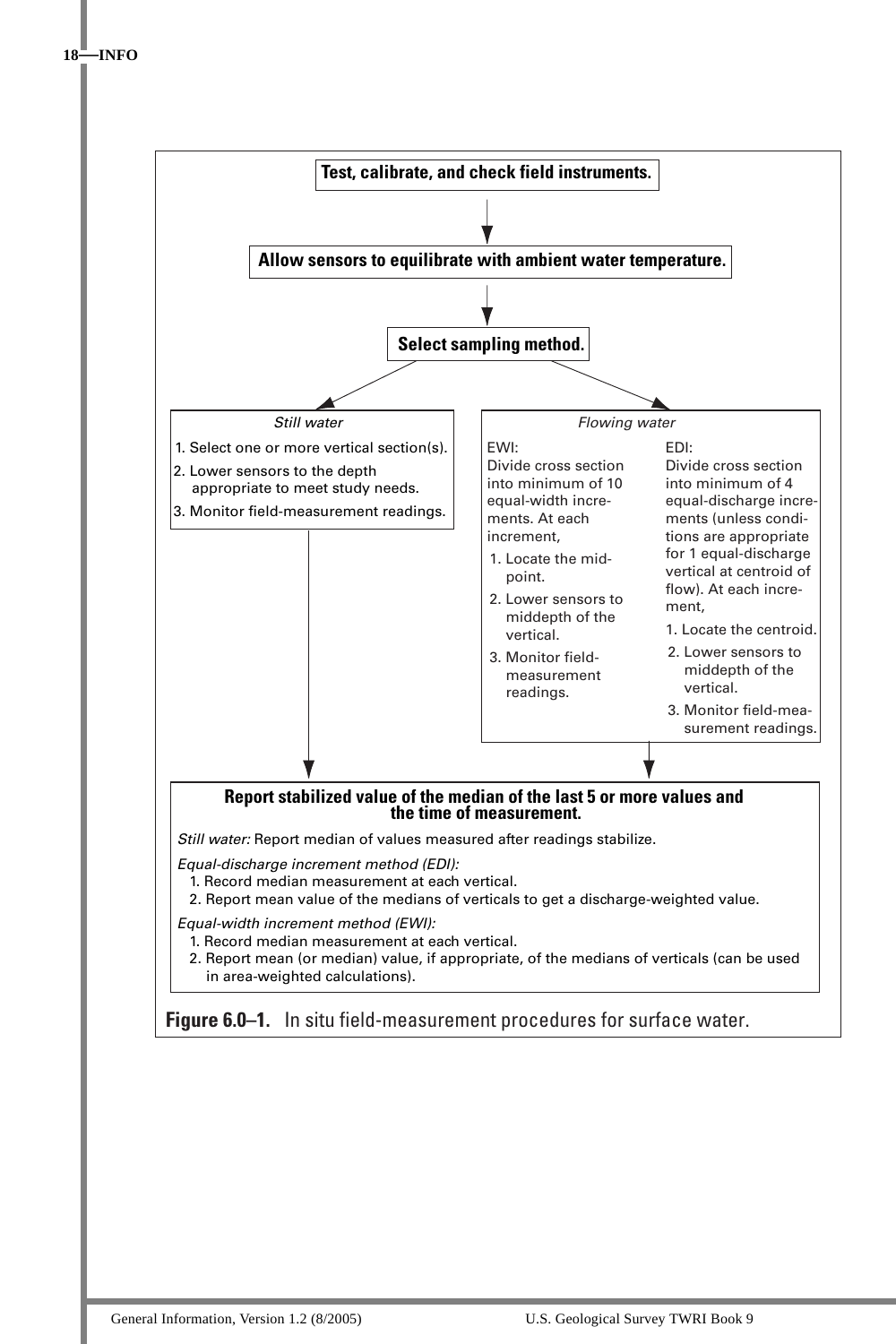### **Subsample measurement**

Depth- and width-integrating sampling methods are used to collect and composite samples that can be subsampled for some field measurements. The same field measurements can be performed on discrete samples collected with thief, bailer, or grab samplers. Subsamples or discrete samples that have been withdrawn from a sample-compositing device or point sampler can yield good data for conductivity, pH, turbidity, and alkalinity as long as correct procedures are followed and the water is not anoxic (fig. 6.0–2).

- X **Subsamples are necessary for alkalinity determinations.**
- Before using a sample-compositing/splitting device, preclean and field rinse the device in accordance with USGS-approved procedures (NFM 3; Horowitz and others, 1994).
- X When compositing and splitting a sample, follow instructions for the clean hands/dirty hands technique detailed in NFM 4, as required.

**Do not measure temperature, dissolved oxygen, or Eh on subsamples.**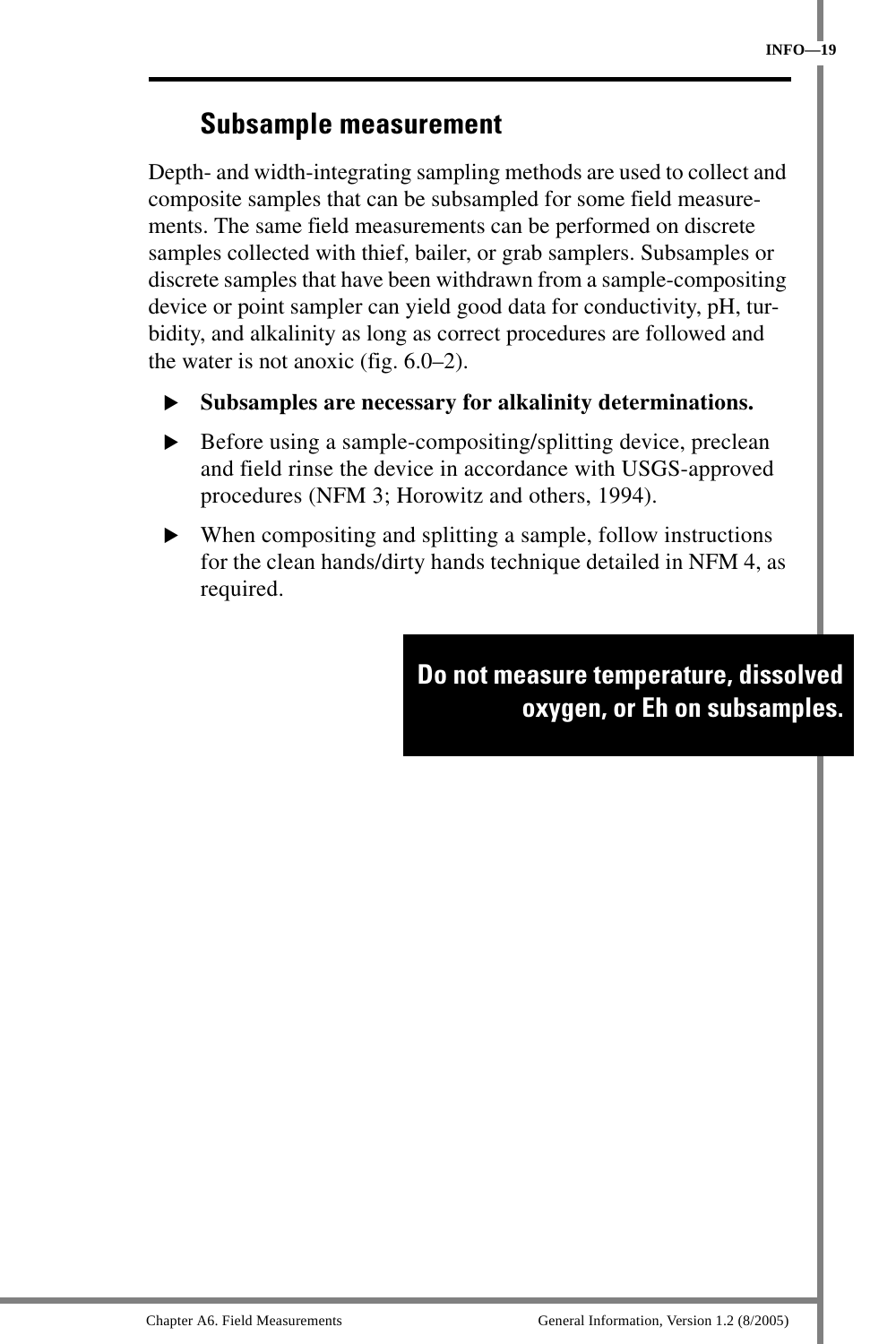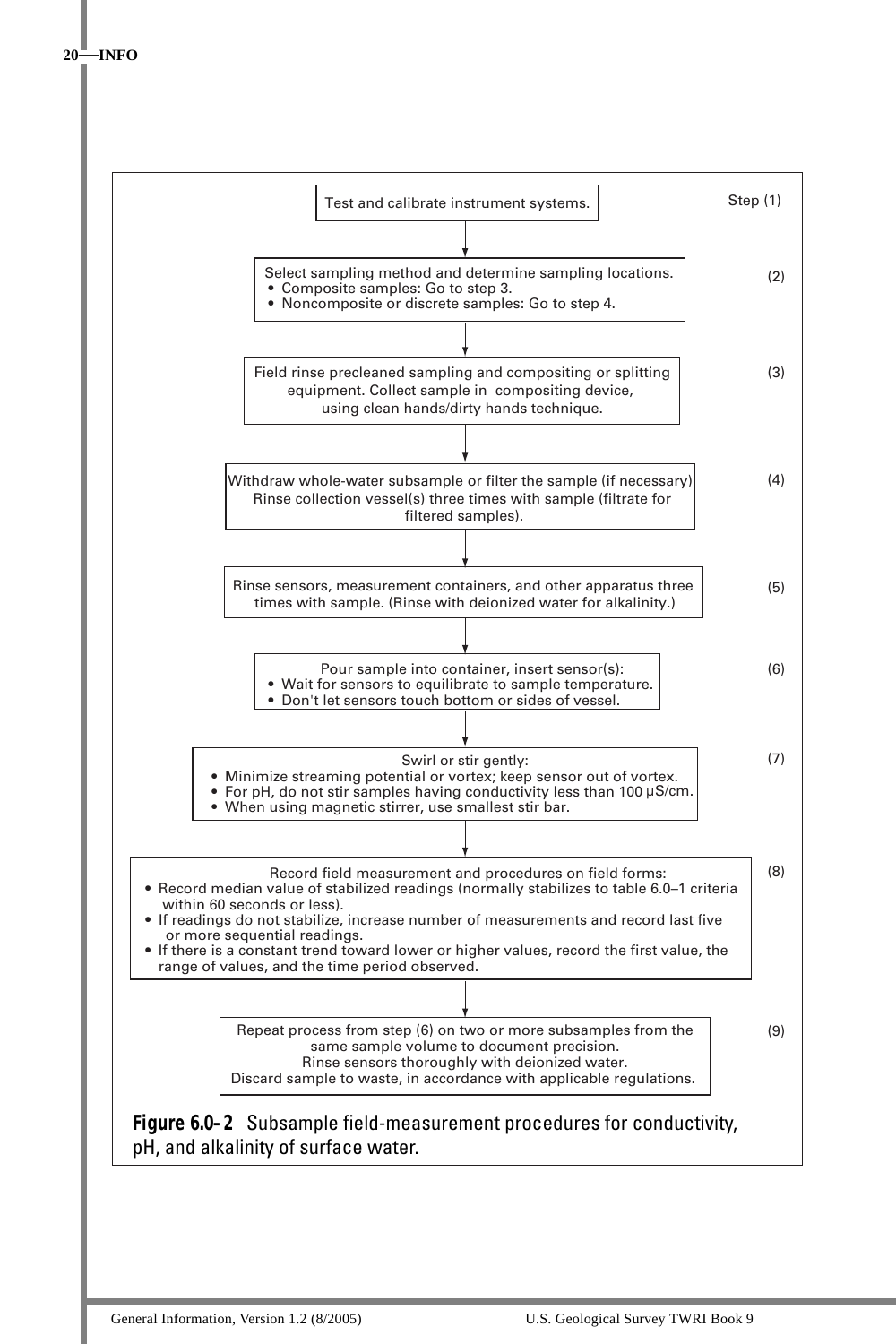# **GROUND WATER 6.0.3**

Field measurements in ground water must accurately represent the properties of the aquifer. This generally requires purging the well of standing water, and involves setting up either a flowthrough-chamber or downhole field-measurement system (NFM 4.2). Standard USGS procedures for purging and the use of measurement systems are described below. However, the purging protocol followed and the measurement system to be used also depend on the type of well to be sampled and study objectives (detailed information can be found in Koterba and others, 1995; and Lapham and others, 1997).

- Measurements at a monitoring well
	- The standard purging procedure usually is appropriate (6.0.3.A; NFM 4.2).
	- Either a downhole or a flowthrough-chamber system can be used for field measurements (6.0.3.B). If samples will be collected, however, use the flowthrough chamber instead of the downhole system in order to avoid bias of chemical analyses from sample contact with downhole instruments.
- Measurements at a supply well (a domestic well or a municipal, industrial, commercial, irrigation, or other production well)
	- The standard purging procedure may not be appropriate (see "Exceptions to the standard purging procedure" in 6.0.3.A).
	- Identify well-construction materials and any equipment permanently installed in the well (such as a pump) that can affect the logistics and quality of the field measurement.
	- Use a flowthrough-chamber type of system (6.0.3.B).
	- Connect the field-measurement system to the wellhead at a point before the sample would pass through holding tanks, backflow pressure tanks, flow meters, or chemical treatment systems.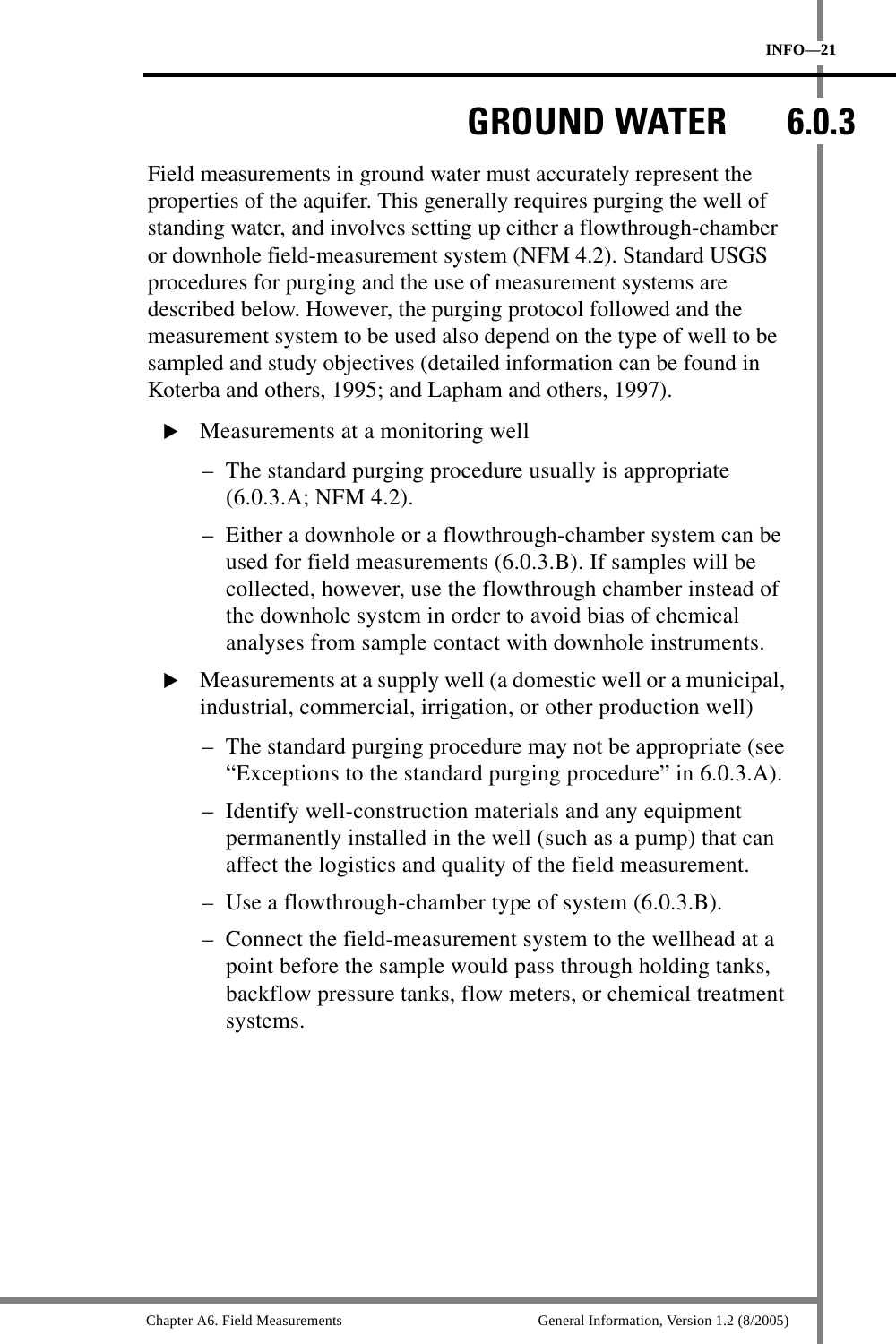The final steps that must be completed involve documentating the procedures used and the measurements made. Field forms should be completed before leaving the sampling site. Report the median of the recorded field-measurement readings as the final well voume is purged.

- $\blacktriangleright$  Record anomalies, difficulties, and adjustments on the field form.
- $\blacktriangleright$  Record the purge volume, rate of pumping, initial and final intake locations, and time and respective reading of sequential field measurements (fig. 6.0–3).

# **6.0.3.A WELL PURGING**

Well purging removes standing water from a well. Purging reduces chemical and biochemical artifacts caused by well installation, inadequate well development, well-construction materials, or infrequent pumping (American Society for Testing and Materials, 2005). Purging also serves to rinse and condition sampling equipment with well water.

When selecting purging equipment for monitoring wells, a portable, submersible nonaerating pump that also will be used for sampling is recommended.

- $\triangleright$  When the water table is deeper than 250 ft and (or) a large volume of water must be purged, a dual-pump system often is used: position a submersible pump downhole and a centrifugal pump at the surface. Water from the slow-pumping submersible pump is used for field measurements and to collect the sample, while the centrifugal pump operates at a higher rate to evacuate the required purge volume.
- $\blacktriangleright$  When the water table is less than 25 to 30 ft from land surface, a peristaltic pump sometimes is used to purge small-diameter wells; a peristaltic pump or other suction-lift device should not be used if dissolved-oxygen concentrations or Eh are being monitored during purging.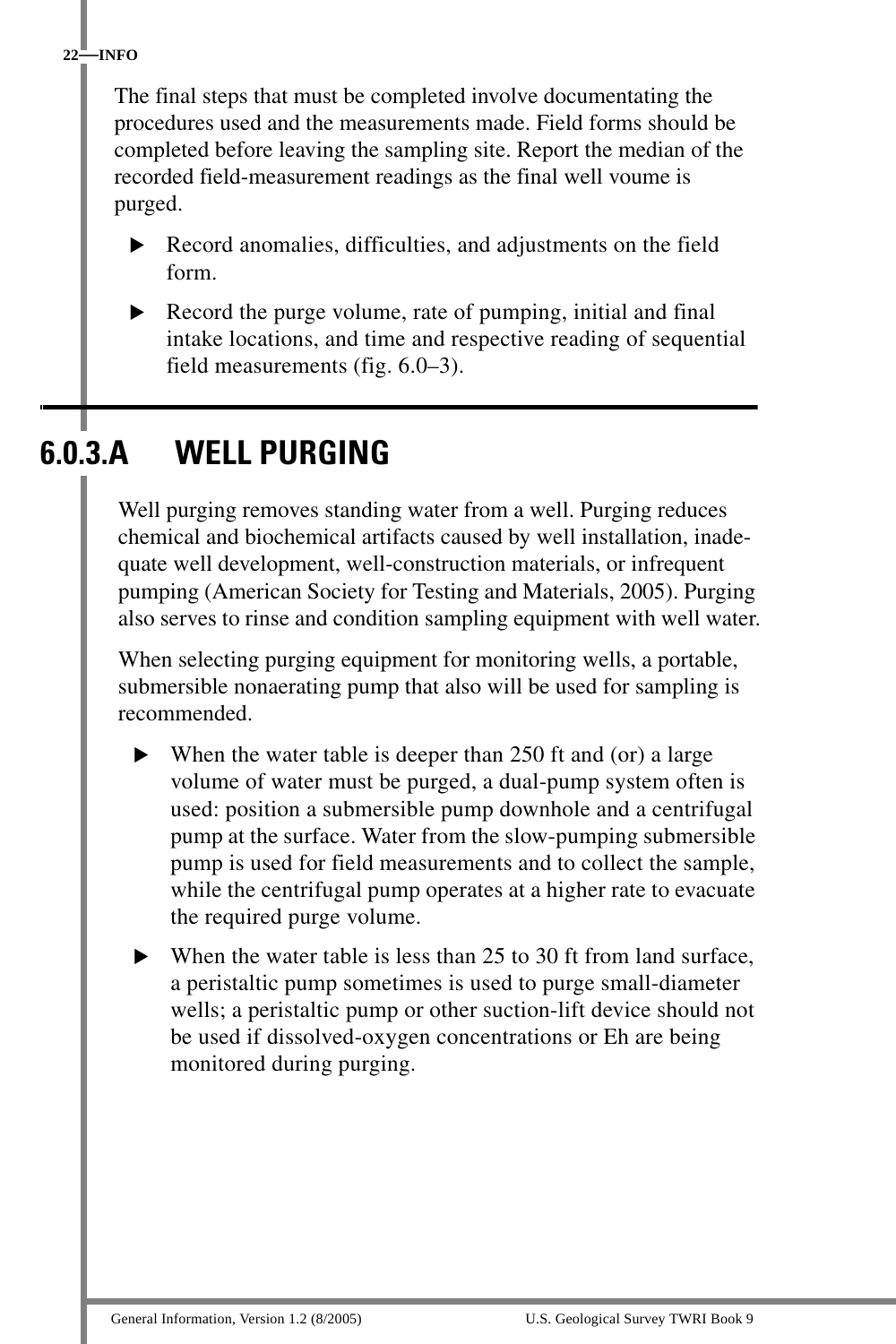- To reduce the volume and time required for purging, especially in deep wells or in wells for which purge water must be contained, an inflatable packer sometimes is set above the pump and above the screened or open interval. Packers can fail to form a complete seal between aquifer intervals, and should be used with pressure transducers to indicate water leakage.
- $\blacktriangleright$  A bailer is not recommended for purging. The plunging action of the bailer can release or stir up particulates that are not ambient in ground-water flow, resulting in biased measurements and analyses. (Refer to "Subsample measurement" in 6.0.3.B for information about using a bailer.)

Steel tapes, electric tapes, or acoustic sensors are used to measure water level. An electric tape or other water-level sensor is recommended for continuous monitoring of drawdown during purging repeated lowering of a weighted steel tape can release or stir up particulate materials and affect turbidity readings.

# **Standard procedure**

The standard USGS procedure is to purge a minimum of three well volumes while monitoring temperature, pH, conductivity, dissolvedoxygen concentration, and turbidity.

- $\triangleright$  Sequential measurements of these parameters are used as criteria to help determine when water withdrawn from the well is representative of water flowing through the aquifer and when purging should end and sampling begin (table 6.0–1).
- $\triangleright$  The criteria normally are met within three well volumes, but well characteristics and study objectives could require removal of additional well volumes.
- The same pump should be used for purging and sampling, if possible, without stopping or removing the pump (see Koterba and others, 1995), unless the dual-pump system is used.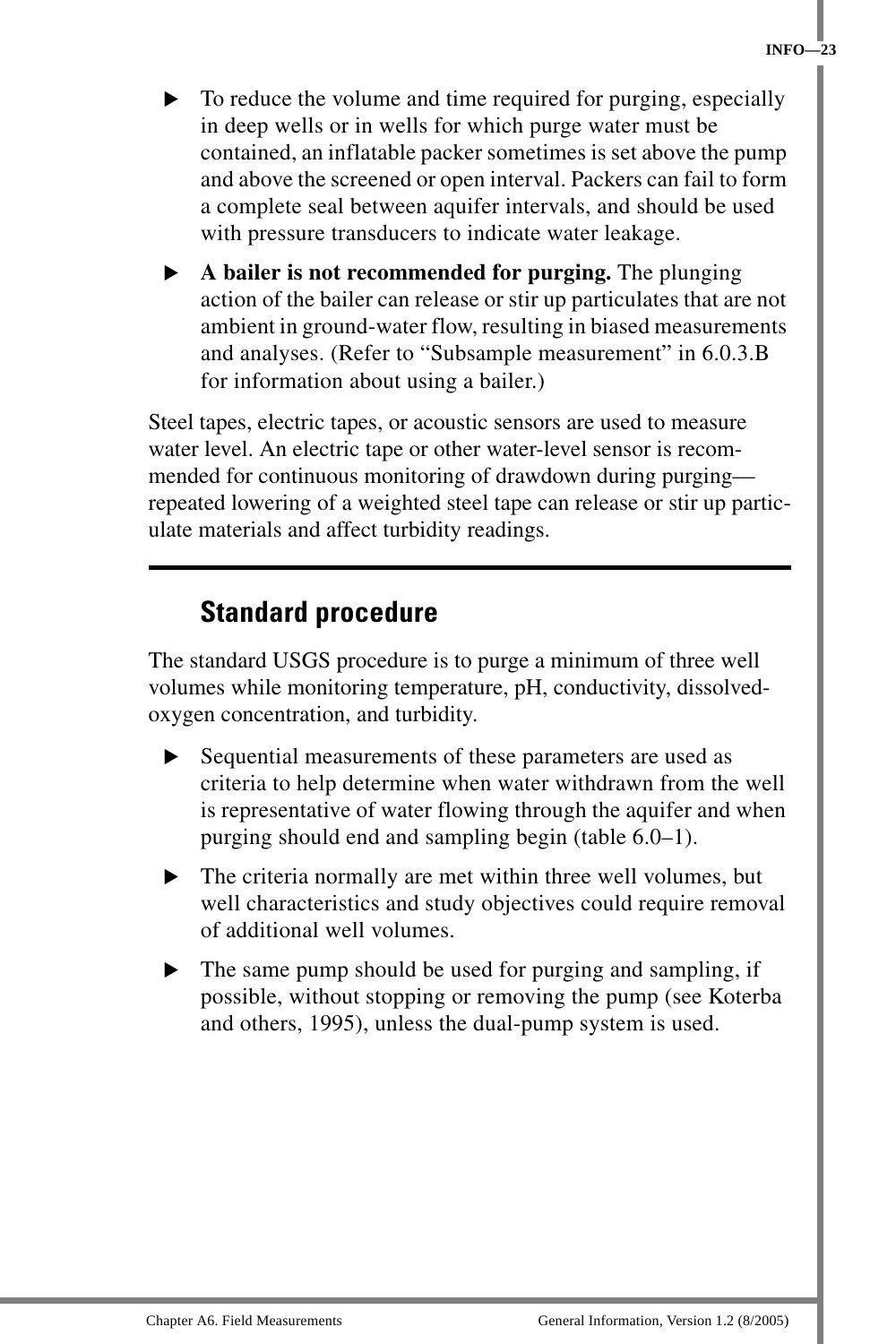# **Exceptions to the standard purging procedure**

The number of well volumes removed and the parameters used as purge criteria can be subject to data-collection objectives, well characteristics, and equipment.

- Study objectives could require a different purge volume or require sequential sampling of additional chemical constituents.
- $\blacktriangleright$  A lesser purge volume and modified procedures are needed, for example, for wells
	- that are being pumped continuously or regularly every few hours (such as in-service public-supply wells).
	- that are pumped dry or that have a water column of less than 4 ft plus the length of the submersible pump.
	- in which sampling zones are isolated by packers.
	- in which the pump intake is installed permanently within the screened or open interval.

### *Before purging begins:*

- 1. Check the well-identification number. Check the well's record of water levels, drawdown, and field-measurement variability (if available).
- 2. Prepare the necessary field forms, such as the well-purge record, national or study field form, and chain-of-custody record. Record the type of equipment being used.
- 3. Lay plastic sheeting around the well to prevent contaminating the equipment. Unlock the well housing or top of the protective casing and remove the well cap.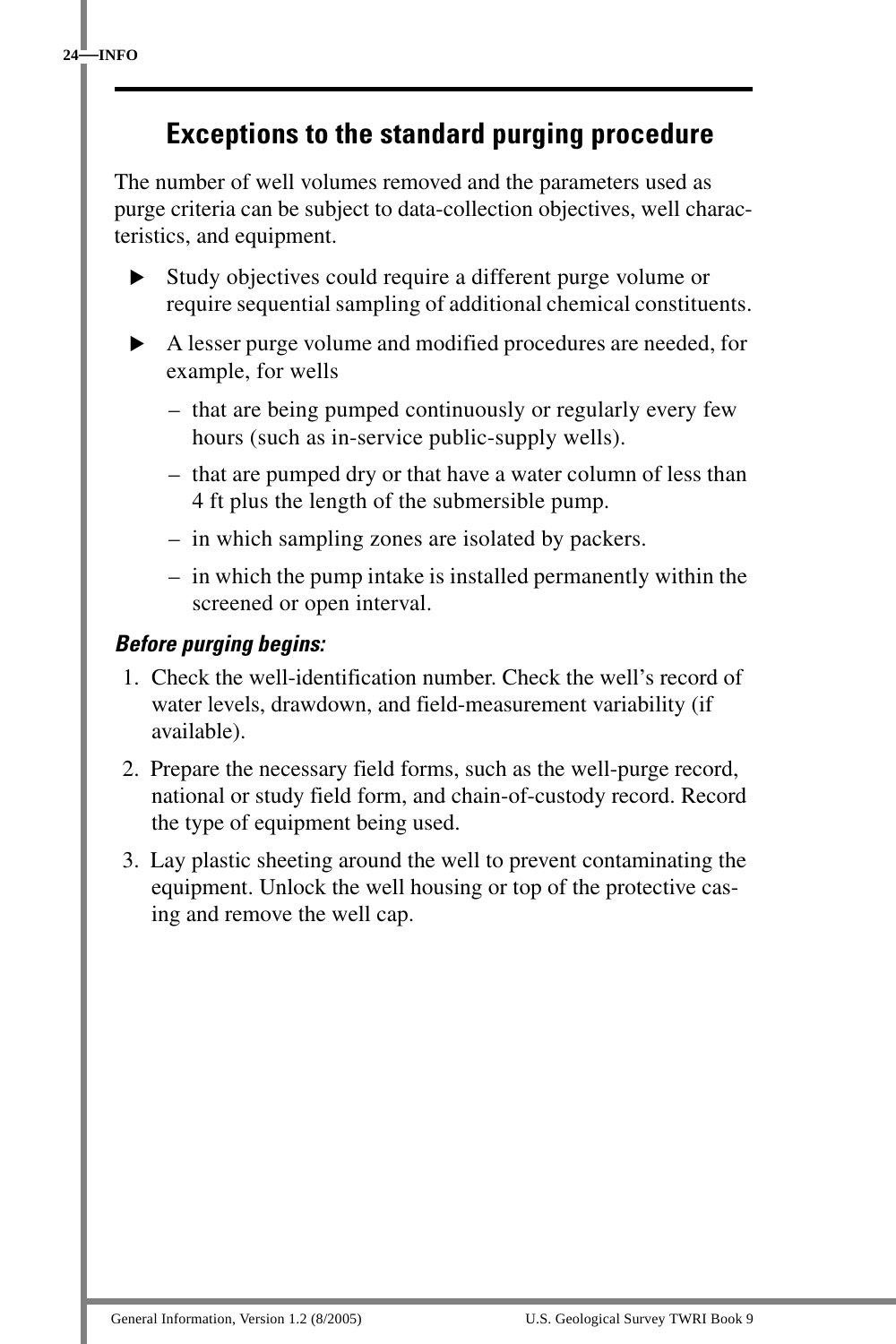#### *To purge the well:*

- 1. Measure and record the depth to static water level (fig. 6.0–3).
- 2. Calculate and record the well volume as shown on fig. 6.0–3. Note that the depth to the screened or open interval and the inside casing diameter must be known to calculate well volume.
- 3. In a monitoring well, lower a submersible pump followed by a water-level sensor to the desired location of the pump intake. **The final pump intake position always is located at the point of sample collection.** Note that the pump position is fixed in supply wells and in monitoring wells with a permanently installed sampling system. **Lower the equipment slowly and smoothly to avoid stirring up particulates.**
	- Position the pump intake between 3 ft  $(-0.9 \text{ m})$  below static water surface and a minimum distance above the top of the open/screened interval of 10 times the well diameter (20 in. for a 2-in. well diameter), if the sample is to be integrated over the entire screened or open area of the aquifer. The location of the intake may be different when the study objective requires collecting the sample from a point within the open/screened interval or from wells in which packers are installed.
	- The water-level sensor should be a maximum of 1 ft  $(-0.3 \text{ m})$ below water surface.
- 4. Start the pump. Gradually increase and (or) adjust the pumping rate to limit drawdown to between 0.5 and 1.0 ft  $(-0.15 \text{ to } -0.3 \text{ m})$ . Measure the water level as purging progresses.
	- If the final intake position is above the screened or open interval, the final pumping rate should be about 500 to 1,000 milliliters per minute. Do not exceed 1 ft of drawdown.
	- If the final intake position is within the screened or open interval, the final pumping rate should be about 200 to 500 milliliters per minute. Do not exceed 0.5 ft of drawdown.
	- If the pump and intake position are fixed, as in a supply well, control the rate of flow for field measurements through flowsplitting valve(s).
- **5. Do not move the pump during purging or sample collection after the intake has been set at the final location.**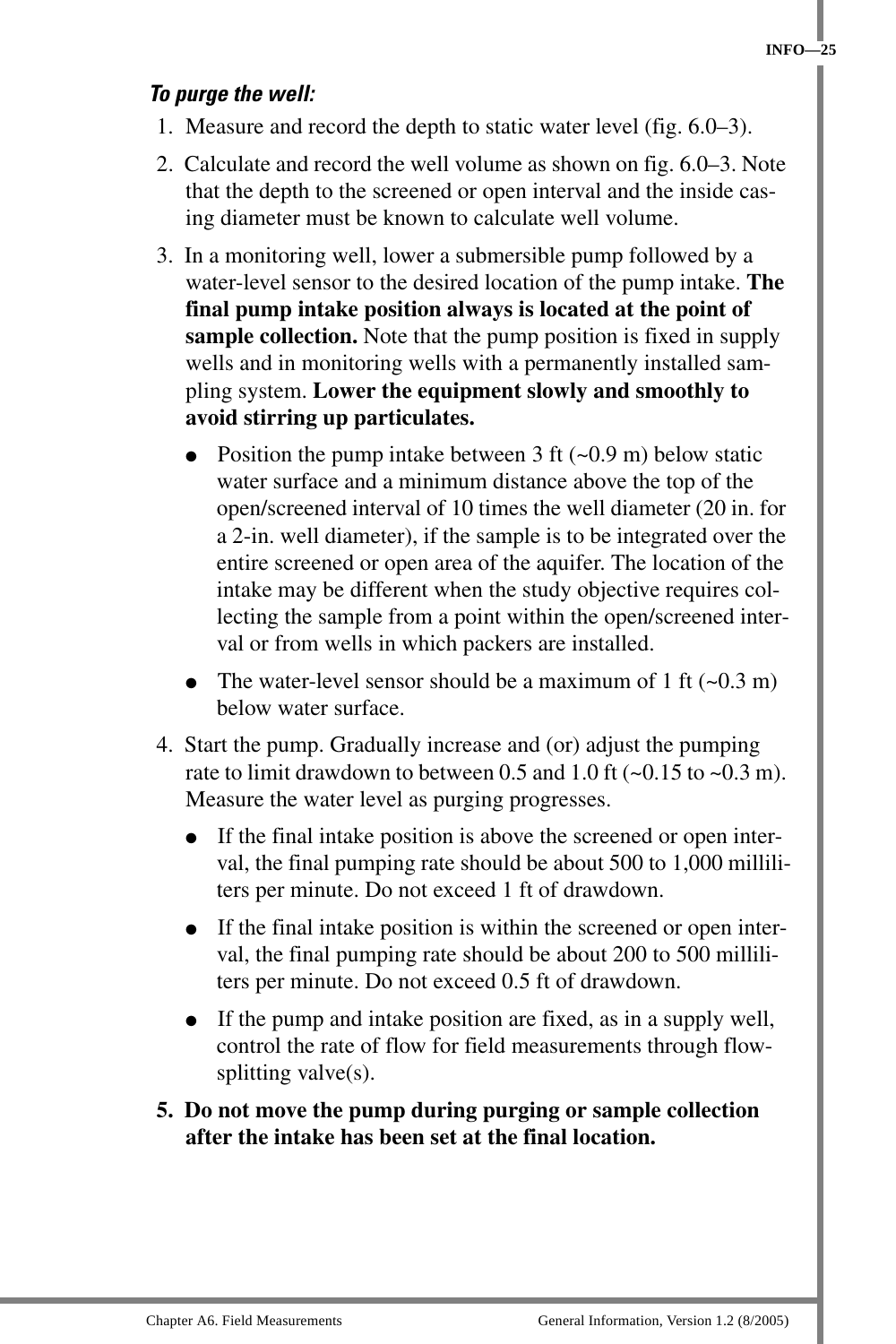- **26—INFO**
	- 6. Purge a minimum of three well volumes or the purge volume dictated by study objectives (note "Exceptions to the standard threewell-volume purging procedure"). Throughout purging, monitor and record field-measurement readings (fig. 6.0–3).
		- Check for special instructions regarding field-measurement or field-analysis requirements dictated by the study objectives.
		- Contain purge water as required by Federal, State, or local regulations.
	- **7. As the third or last well volume is purged, when the final field measurements are recorded, adjust the purge rate to the pumping rate to be used during sampling.**
		- Record field measurements at regular time intervals—about 3 to 5 minutes apart. For deep wells, the time intervals could be 15 minutes or longer. The time intervals selected will depend on the well characteristics and hydraulic properties of the aquifer, but the intervals must be sufficiently spaced to yield results representative of aquifer properties.
		- Consult criteria for field-measurement stabilization (table 6.0– 1). Field experience, understanding of the effects of hydrologic and geochemical conditions, and knowledge of data-collection and data-quality requirements often are necessary to determine the most accurate field value.

**If criteria are being met**—record at least five sequential measurements and report the median value.

**If criteria are not being met**—consult the study requirements and objectives. Extend the purge time if readings still do not stabilize; report the median value of the last five or more sequential measurements.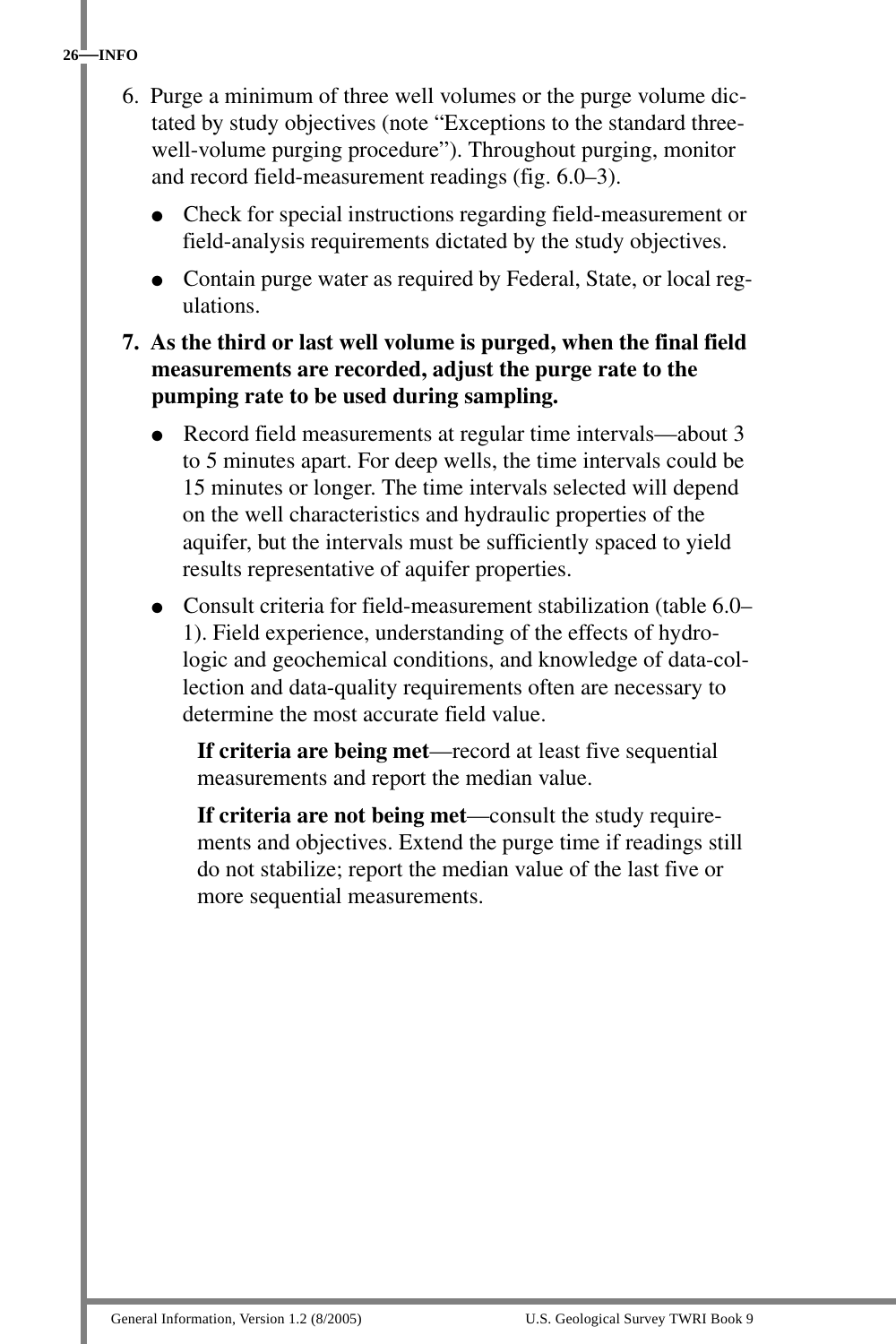#### **RECORD OF WELL PURGING**

Date:  $\qquad \qquad \qquad$  By:

SITE ID STATION NAME OTHER ID

WELL PURGING METHOD AND PUMP TYPE (describe):

| TIME   | <b>WATER</b><br><b>LEVEL</b><br>below:<br>${\rm MP}$ or ${\rm LS}$ | DRAW-<br><b>DOWN</b> | <b>WELL</b><br><b>YIELD</b> | TEMPER-<br><b>ATURE</b> | $CON-$<br>$DUC-$<br><b>TIVITY</b> | pH    | DIS-<br><b>SOLVED</b><br><b>OXYGEN</b> | TURBID-<br><b>ITY</b>  | APPROX.<br><b>PUMPING</b><br><b>RATE</b> |
|--------|--------------------------------------------------------------------|----------------------|-----------------------------|-------------------------|-----------------------------------|-------|----------------------------------------|------------------------|------------------------------------------|
| HR:MIN | ft or m                                                            | ft or m              | gpm or cfs                  | $^{\rm o} \rm C$        | $\mu$ S/cm                        | units | mg/L                                   | input<br>correct units | gal/min<br>or L/min                      |
|        |                                                                    |                      |                             |                         |                                   |       |                                        |                        |                                          |
|        |                                                                    |                      |                             |                         |                                   |       |                                        |                        |                                          |
|        |                                                                    |                      |                             |                         |                                   |       |                                        |                        |                                          |
|        |                                                                    |                      |                             |                         |                                   |       |                                        |                        |                                          |
|        |                                                                    |                      |                             |                         |                                   |       |                                        |                        |                                          |
|        |                                                                    |                      |                             |                         |                                   |       |                                        |                        |                                          |
|        |                                                                    |                      |                             |                         |                                   |       |                                        |                        |                                          |
|        |                                                                    |                      |                             |                         |                                   |       |                                        |                        |                                          |
|        |                                                                    |                      |                             |                         |                                   |       |                                        |                        |                                          |
|        |                                                                    |                      |                             |                         |                                   |       |                                        |                        |                                          |

**Well volume** = V = 0.0408 HD<sup>2</sup> = \_\_\_\_ gallons **Purge volume** =  $(n)(V)$  = \_\_\_\_ gallons V = volume of water in well, in gallons; D = inside well diameter, in inches; H = height of water column, in feet; n = number of well volumes to purge. If casing diameter = 2 in., well volume is 0.16 gallons per foot of casing.

| <b>FIELD MEASUREMENTS</b><br>NTU, Nephelometric Turbidity Units; FTU, Formazin<br><b>Turbidity Units</b> | <b>STABILITY CRITERIA</b><br>Allowable difference in sequential parameter values |
|----------------------------------------------------------------------------------------------------------|----------------------------------------------------------------------------------|
| pH                                                                                                       | $+0.1$ standard units                                                            |
| Temperature, in degrees Celsius $(^{0}C)$                                                                | $\pm$ 0.2°C (thermistor)                                                         |
| Specific electrical conductance (SC), in microsiemens<br>per centimeter at $25^{\circ}$ C ( $\mu$ S/cm)  | $\pm$ 5%, for SC $\leq$ 100 $\mu$ S/cm<br>$\pm$ 3%, for SC > 100 $\mu$ S/cm      |
| Dissolved-oxygen concentration, in milligrams per<br>liter $(mg/L)$                                      | $\pm 0.3$ mg/L                                                                   |
| Turbidity (TBY) <sup>1</sup>                                                                             | $\pm$ 10%, for TBY < 100 turbidity units                                         |

<sup>1</sup> Select appropriate unit from http://water.usgs.gov/owq/turbidity/turbidity .pcodes\_mcodes.update.xls.

**Figure 6.0–3.** Example of a field form to record well purging.

## **Containment and disposal of purge water must conform to Federal, State, or local regulations.**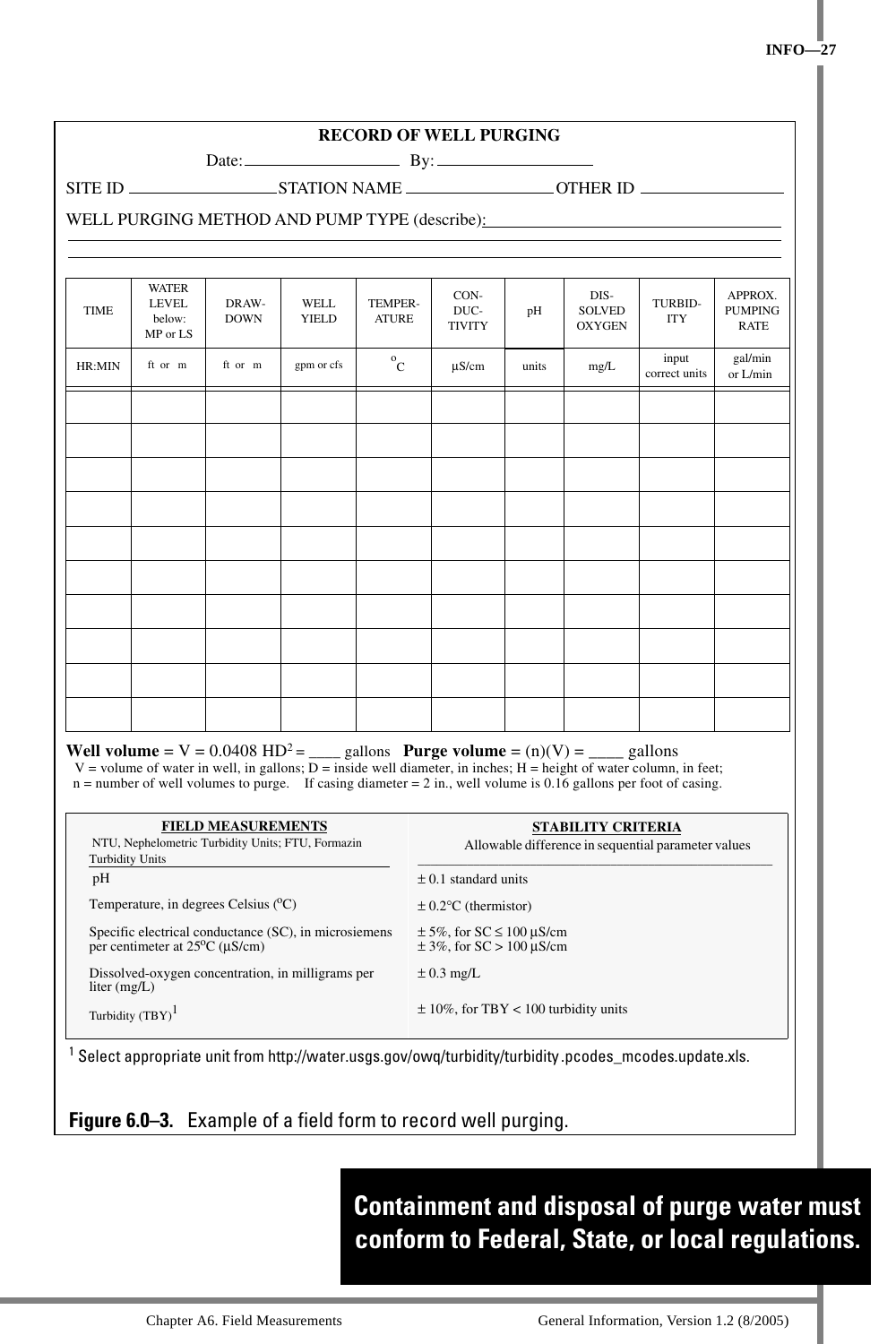# **6.0.3.B DOWNHOLE, FLOWTHROUGH-CHAMBER, AND SUBSAMPLE MEASUREMENT PROCEDURES**

A flowthrough-chamber system is recommended for direct field measurements (fig. 6.0–4), if samples also will be collected for chemical analysis. A downhole system is recommended if field measurements will be monitored without sampling. If samples must be bailed from the well, measure only pH and conductivity in subsamples of the bailed volume (fig. 6.0–5).

- X **Downhole or flowthrough-chamber systems are required for reported values of temperature, dissolved oxygen (DO), and Eh**—Do not make these measurements in a bailed subsample or other discrete sample.
- $\triangleright$  Downhole or flowthrough-chamber systems are preferred for reported values of pH, conductivity, and turbidity.

A positive-displacement submersible pump is recommended for downhole and flowthrough-chamber systems. Lower a length of pipe to check that the well is free from obstructions before lowering a pump or downhole instrument in a well—this practice will prevent loss of costly equipment.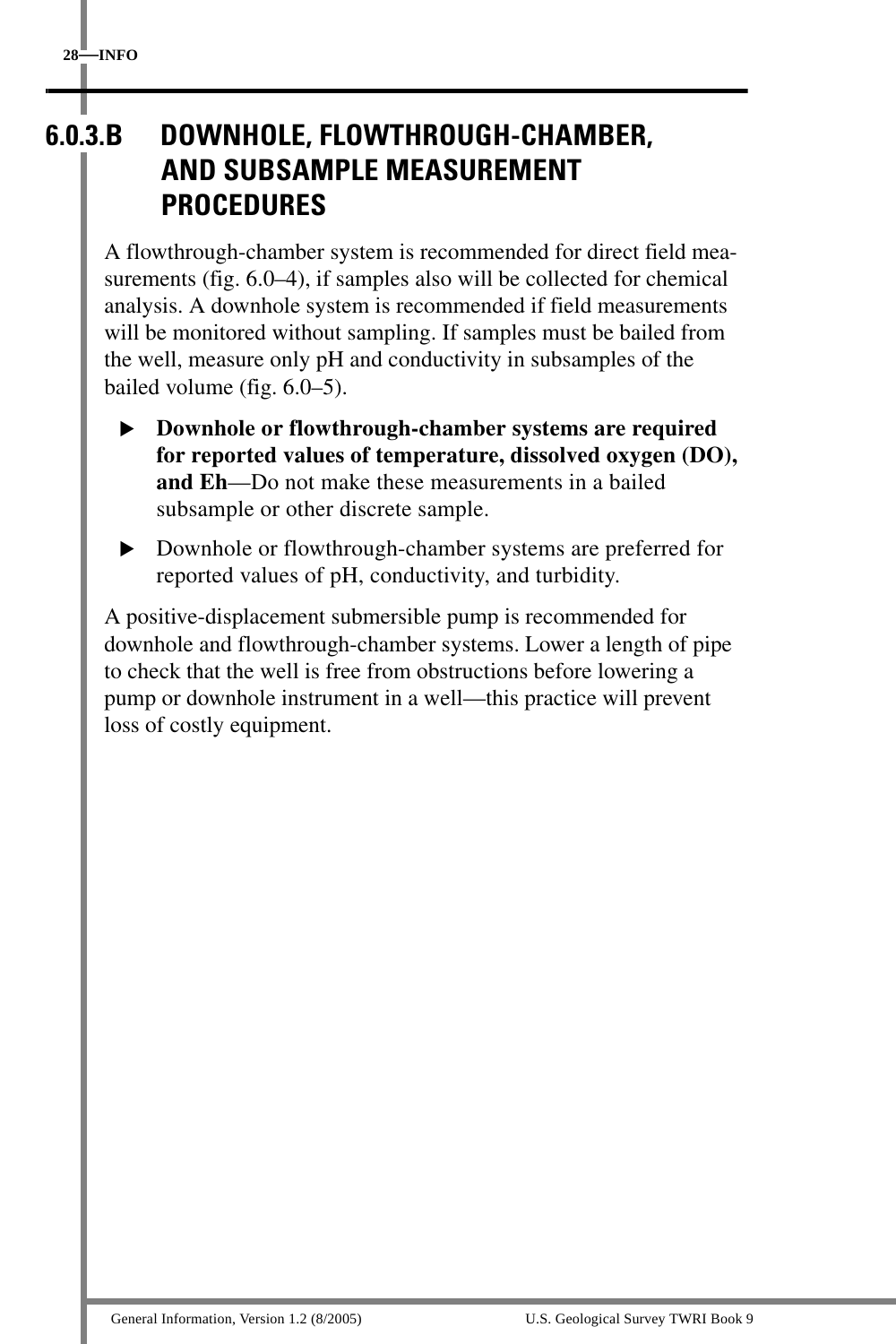## **Downhole system**

A downhole system is used for in situ field measurements. Ground water should flow upward past downhole sensors in order to obtain values representative of the depth interval being sampled; therefore, a submersible pump follows the downhole instrument. Because of this constraint, the downhole method may not be practical at wells with dedicated pumps or when using multiple equipment in small-diameter wells. Figure 6.0–4 shows the steps for downhole measurement of field parameters.

- The depth at which sensors are located depends on study objectives. If a sample is to represent ground water that is integrated over the screened interval, locate sensors approximately 1 ft above the screened interval in a 2-in. diameter well and just below the pump intake.
- $\blacktriangleright$  Remove downhole sensors from the well before collecting samples for chemical analysis in order to prevent these instruments from affecting sample chemistry. Note that the process of removing these instruments and putting the pump back in the well causes disturbances that can affect the quality of samples subsequently collected for chemical analyses (Puls and others, 1991; Kearl and others, 1992; Puls and Powell, 1992).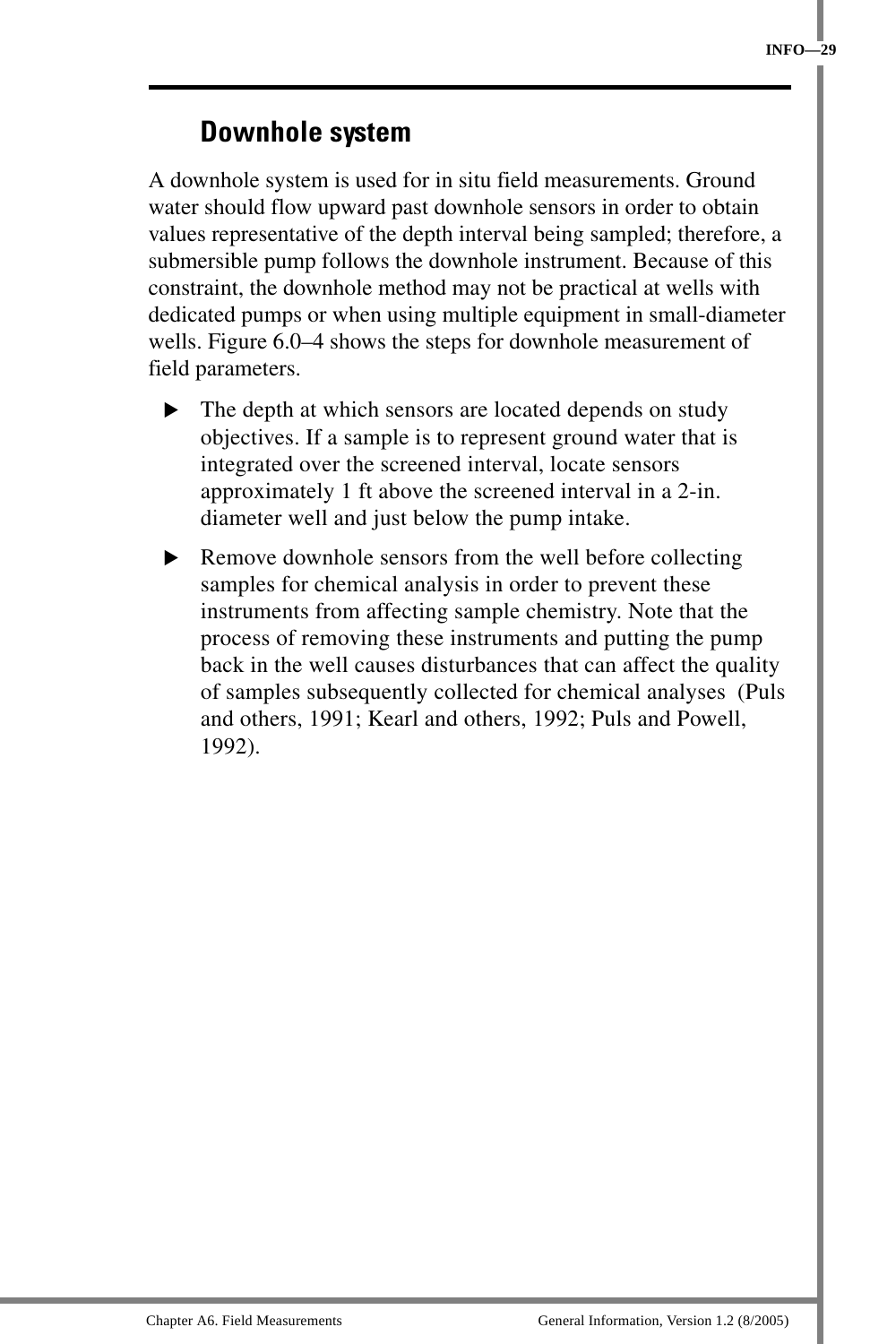## **Flowthrough-chamber system**

A flowthrough chamber is an airtight, transparent vessel with a pressure-relief valve and either (1) grommeted ports to accommodate individual sensors or (2) a multiparameter instrument. Several types of flowthrough-chamber systems are available and can be designed for a specific measurement (for example, see NFM 6.2.2 for the description of a flowthrough cell for the spectrophotometric determination of dissolved-oxygen concentration).

#### *When setting up a flowthrough chamber:*

- 1. Install the chamber in-line from the pump and as close to the wellhead as possible.
	- Keep the chamber, field-measurement instruments, and tubing off the ground, shaded from direct sunlight, and shielded from wind. Spread a clean plastic sheet underneath, where tubing might be in contact with the ground.
	- Keep the tubing as short as possible.
- 2. Install the dissolved-oxygen sensor immediately downstream from the chamber inflow, and install the pH sensor downstream from the conductivity sensor.
- 3. Turn on the pump; direct initial flow to waste to avoid introducing sediment into the chamber.
	- Adjust the flow into the chamber so that a constant stream of water is maintained at the rate required for dissolved-oxygen measurements (see NFM 6.2).
	- Correct any backpressure conditions; tilt the chamber to expel trapped air.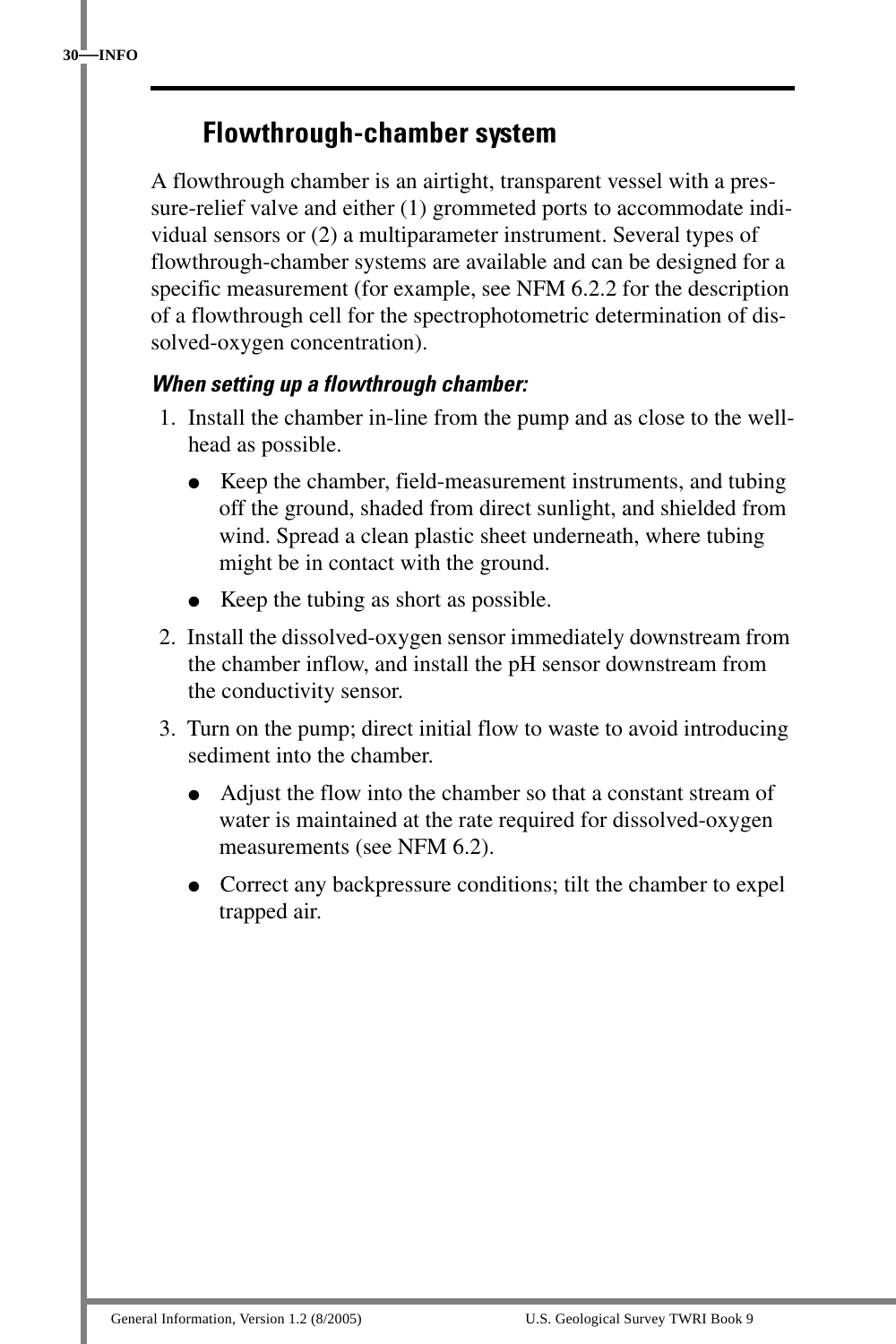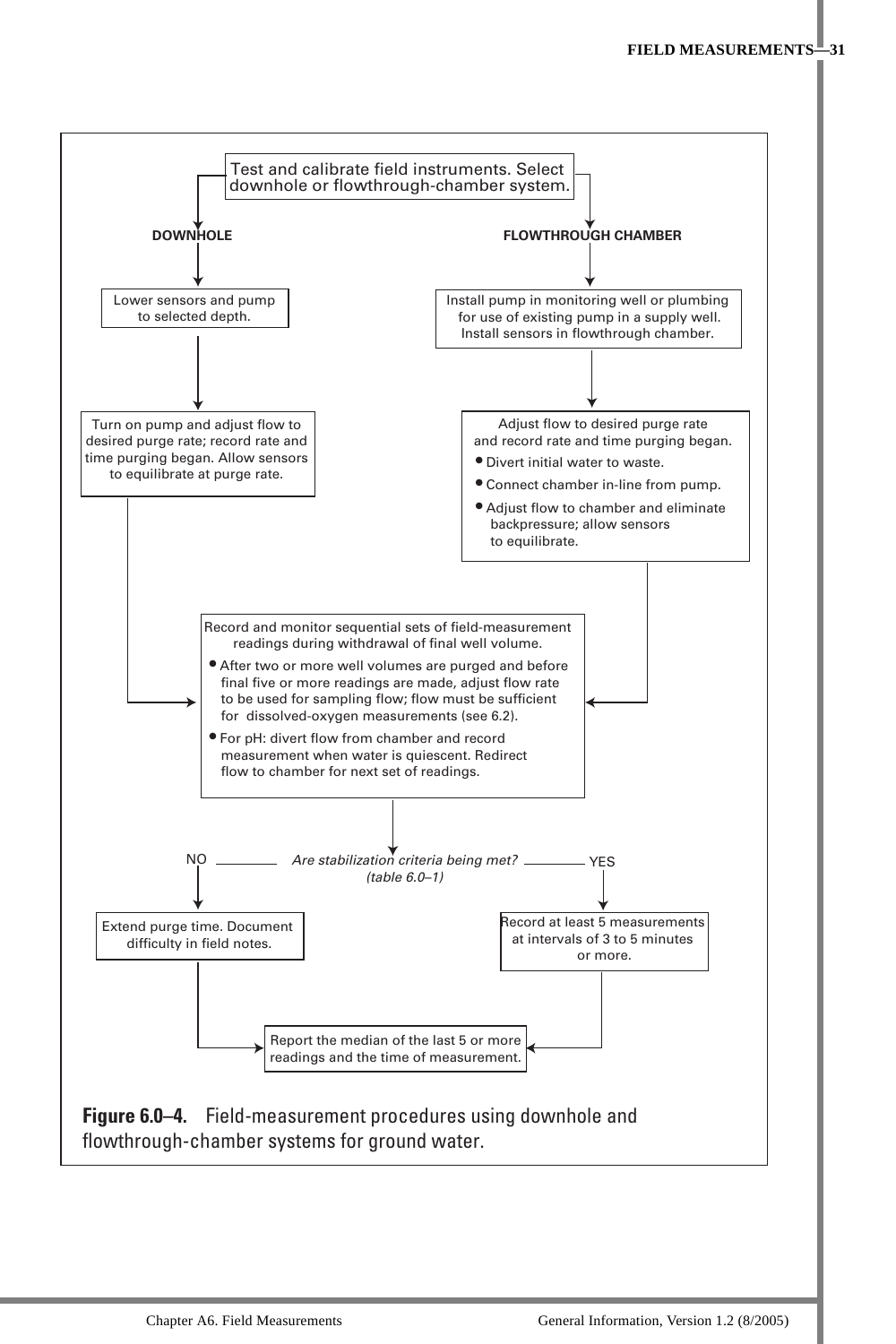### **Subsample measurement**

Subsamples or discrete samples are aliquots of sample collected from a **nonpumping sampling device** such as a bailer, a thief sampler, or a syringe sampler. Measurements of field parameters made in discrete or nonpumped samples are more vulnerable to bias from changes in temperature, pressure, turbidity, and concentrations of dissolved gases than measurements using a downhole or flowthrough-chamber system.

- $\blacktriangleright$  Subsamples can be used for conductivity, pH, and alkalinity.
- $\triangleright$  Subsamples must not be used for reported measurements of temperature, dissolved oxygen, Eh, or turbidity.
- Subsample procedures must not be used in reducing (anoxic) waters.

Figure 6.0-5 shows the steps for measurement of field parameters on a bailed sample. If collecting a sample with a bailer, use one with a double check valve. Field rinse the sampler with sample water before using. To shield the sample from atmospheric contamination, make measurements in a collection chamber or in a glove box filled with inert gas. Indicate on field forms the sampling and measurement procedures used.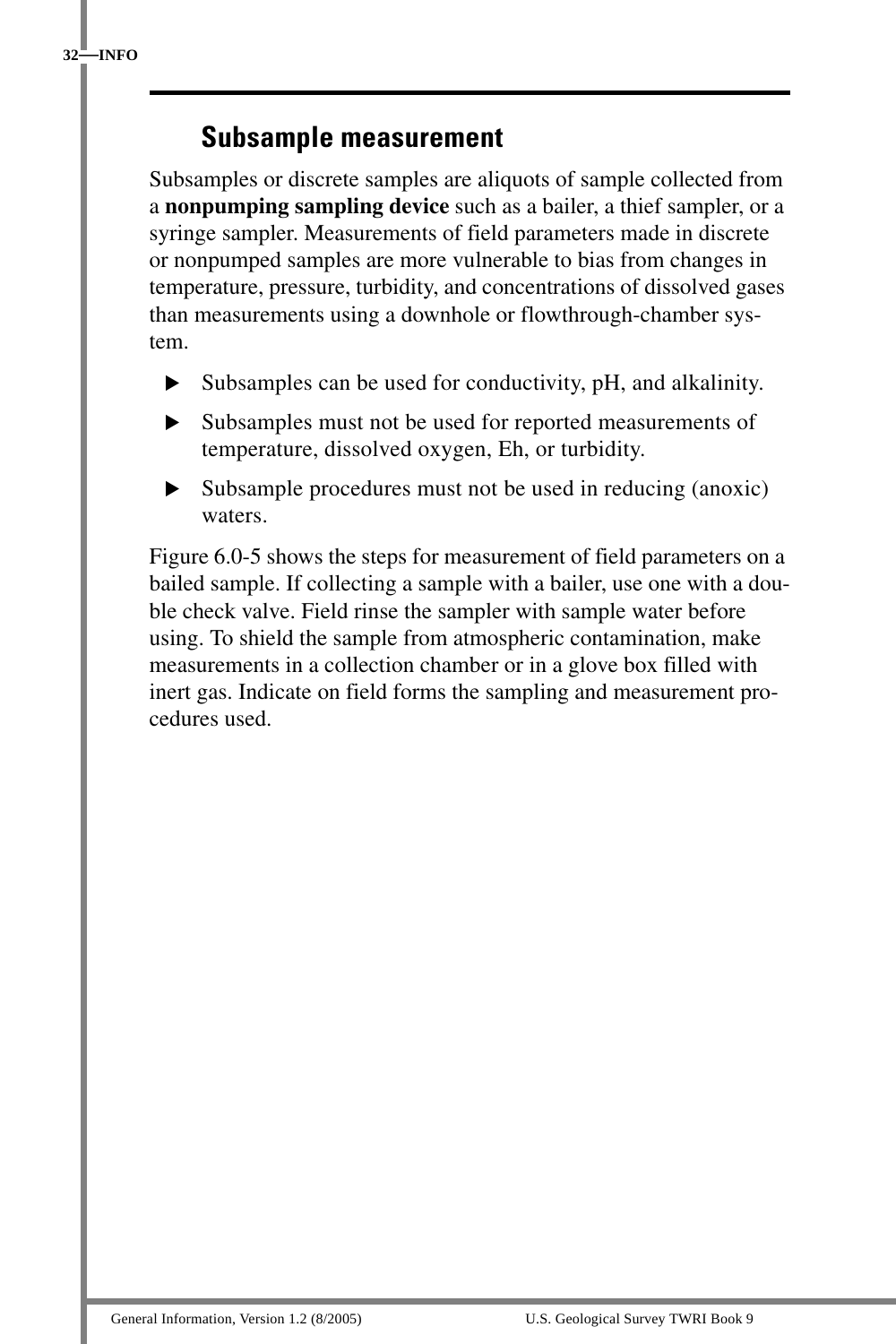#### **INFO—33**

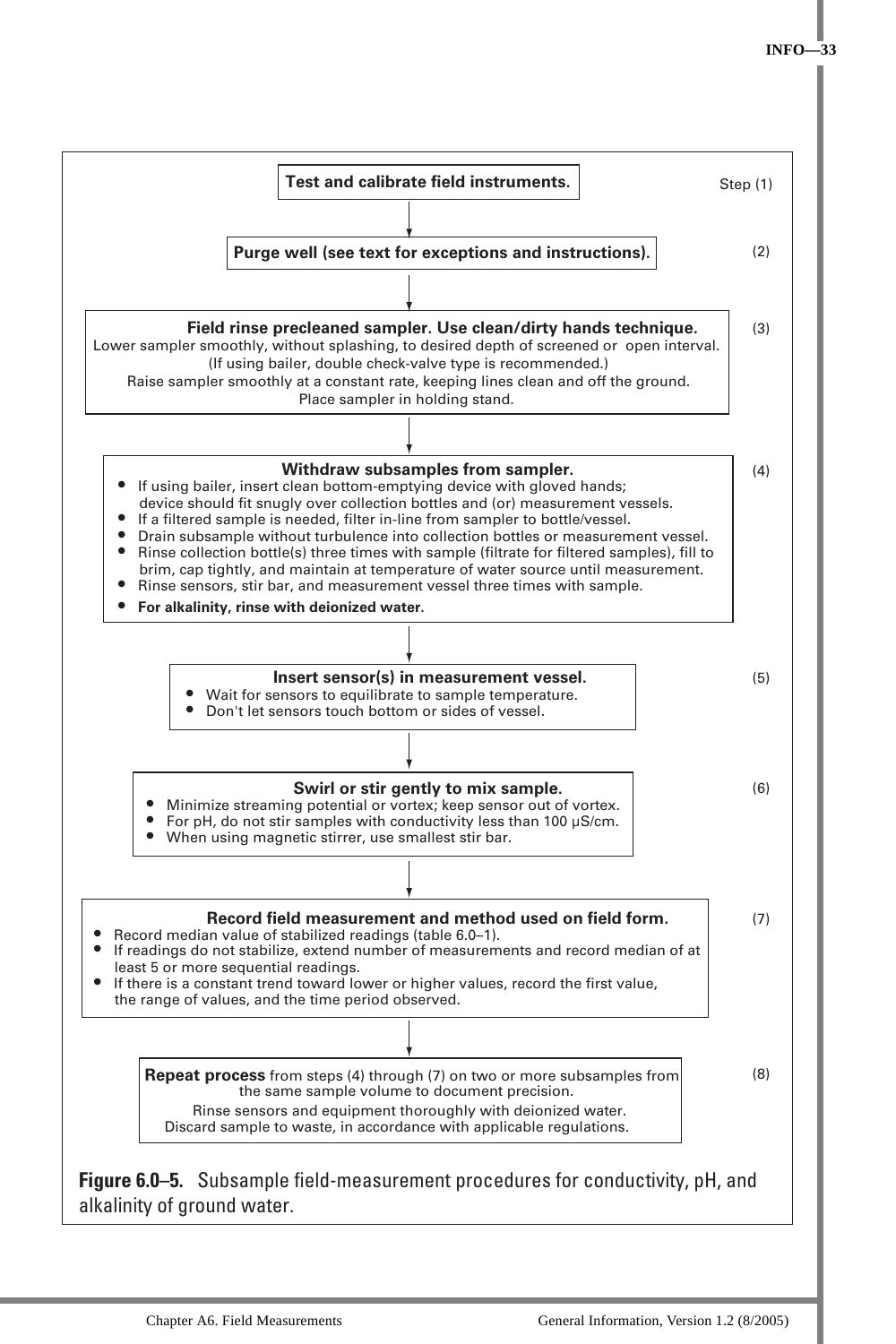*Page left blank intentionally.*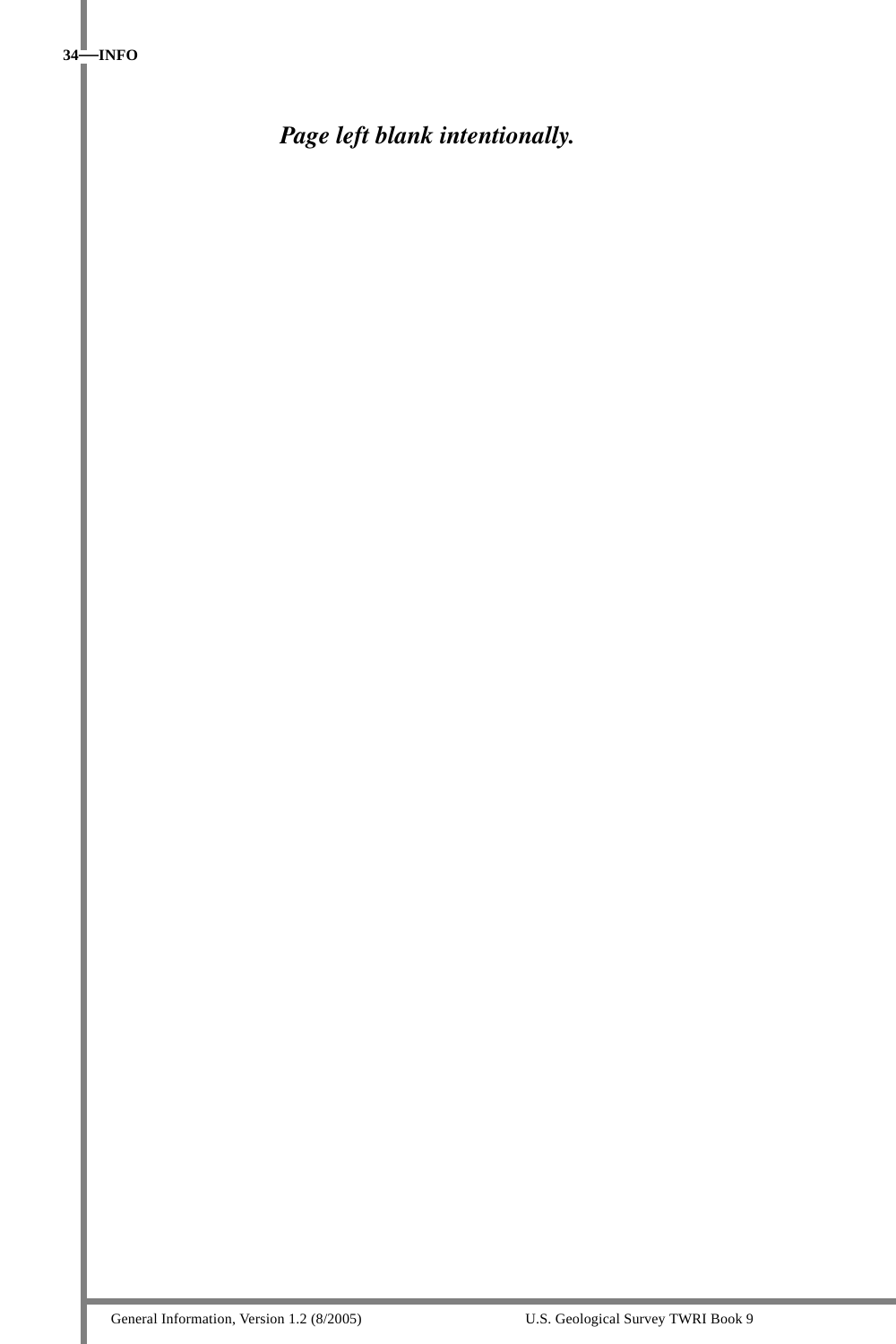ASTM International, 2005, D6462-99 (2005), Standard guide for purging methods for wells used for ground-water quality investigations: ASTM International publication accessed May 5, 2005, at http://www.astm.org.

\_\_\_\_\_\_, 1992, Standards on ground water and vadose zone investigations: American Society for Testing and Materials publication code number 03–418192–38, 166 p.

- Edwards, T.K., and Glysson, D.G., 1999, Field methods for measurement of fluvial sediment: Techniques of Water-Resources Investigations of the United States Geological Survey, book 3, chap. C2, 80 p.
- Fishman, M.J., and Friedman, L.C., 1989, Methods for determination of inorganic substances in water and fluvial sediments: Techniques of Water-Resources Investigations of the United States Geological Survey, Book 5, chap. A1, 545 p.
- Hem, J.D., 1986, Study and interpretation of the chemical characteristics of natural water: U.S. Geological Survey Water-Supply Paper 2254, 263 p.
- Hoopes, B.C., ed., 2004, User's manual for the National Water Information System of the U.S. Geological Survey (USGS): U.S. Geological Survey Open-File Report 2004-1238, 262 p.
- Horowitz, A.J., Demas, C.R., Fitzgerald, K.K., Miller, T.L., and Rickert, D.A., 1994, U.S. Geological Survey protocol for the collection and processing of surface-water samples for the subsequent determination of inorganic constituents in filtered water: U.S. Geological Survey Open-File Report 94–539, 57 p.
- Hydrologic Instrumentation Facility, 1991, Hydrolab H2O, *in*  Instrument News: Stennis Space Center, Miss., U.S. Geological Survey Hydrologic Instrumentation Facility, December 1991, p. 7–9.
- Hydrologic Instrumentation Facility, 1992, pH, *in* Instrument News: Stennis Space Center, Miss., U.S. Geological Survey Hydrologic Instrumentation Facility, March 1992, p. 7–8.
- Hydrologic Instrumentation Facility, 1992, pH, *in* Instrument News: Stennis Space Center, Miss., U.S. Geological Survey Hydrologic Instrumentation Facility, September 1992, p. 8.
- Hydrologic Instrumentation Facility, 1992, Conductivity, *in*  Instrument News: Stennis Space Center, Miss., U.S. Geological Survey Hydrologic Instrumentation Facility, December 1992, p. 12–13.
- Hydrologic Instrumentation Facility, 1993, pH, *in* Instrument News: Stennis Space Center, Miss., U.S. Geological Survey Hydrologic Instrumentation Facility, March 1993, p. 10–14.